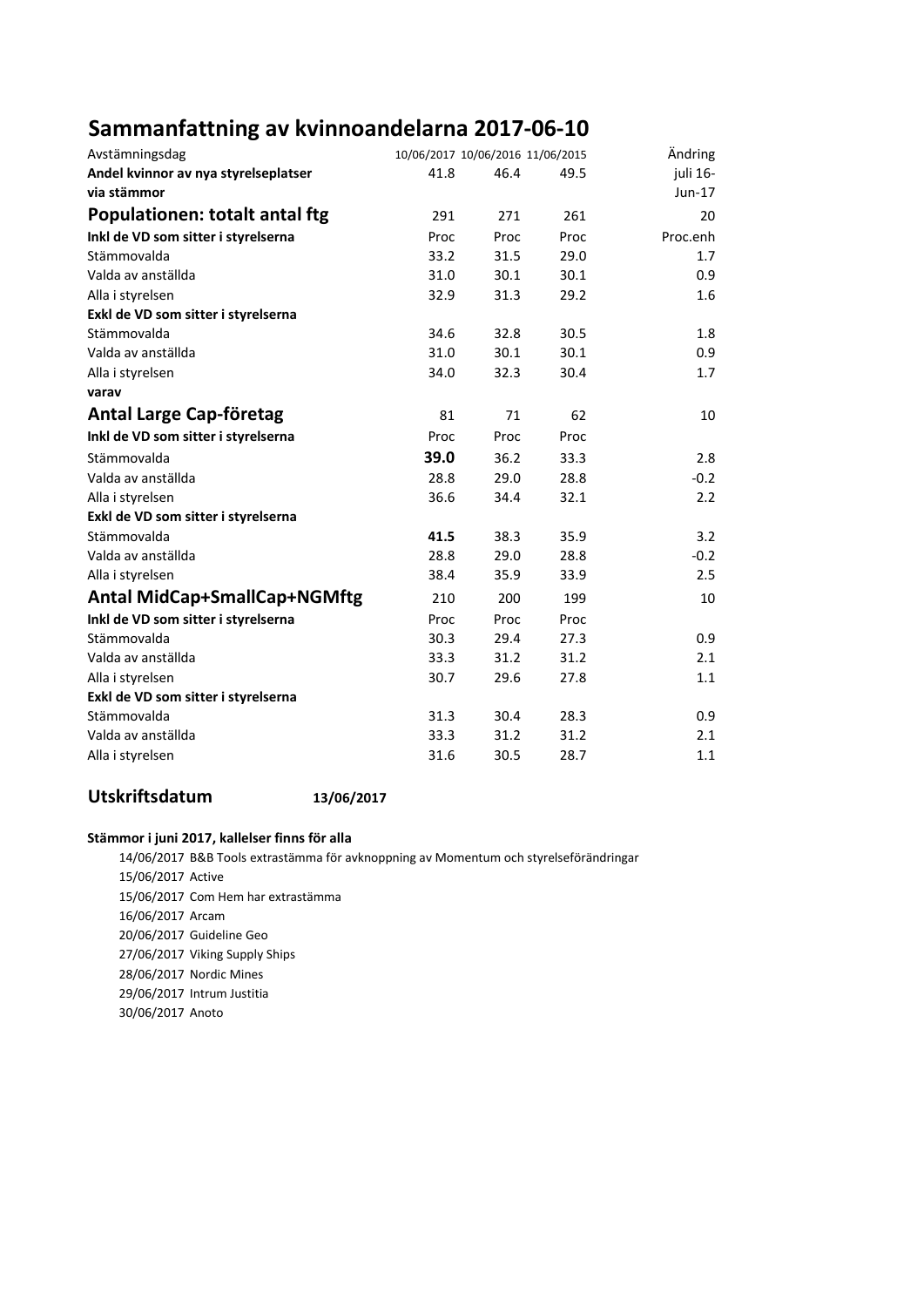## Kvinnoandelar

Inkl VD i styrelsen



|                   |      | 02/01/2015 12/06/2015 10/06/2016 10/06/2017 |      |      |
|-------------------|------|---------------------------------------------|------|------|
| Hela populationen | 27.9 | 29.0                                        | 31.6 | 33.2 |
| Large Cap         | 29.5 | 33.3                                        | 36.2 | 39.0 |
| Anställda         | 29.6 | 30.1                                        | 30.1 | 31.0 |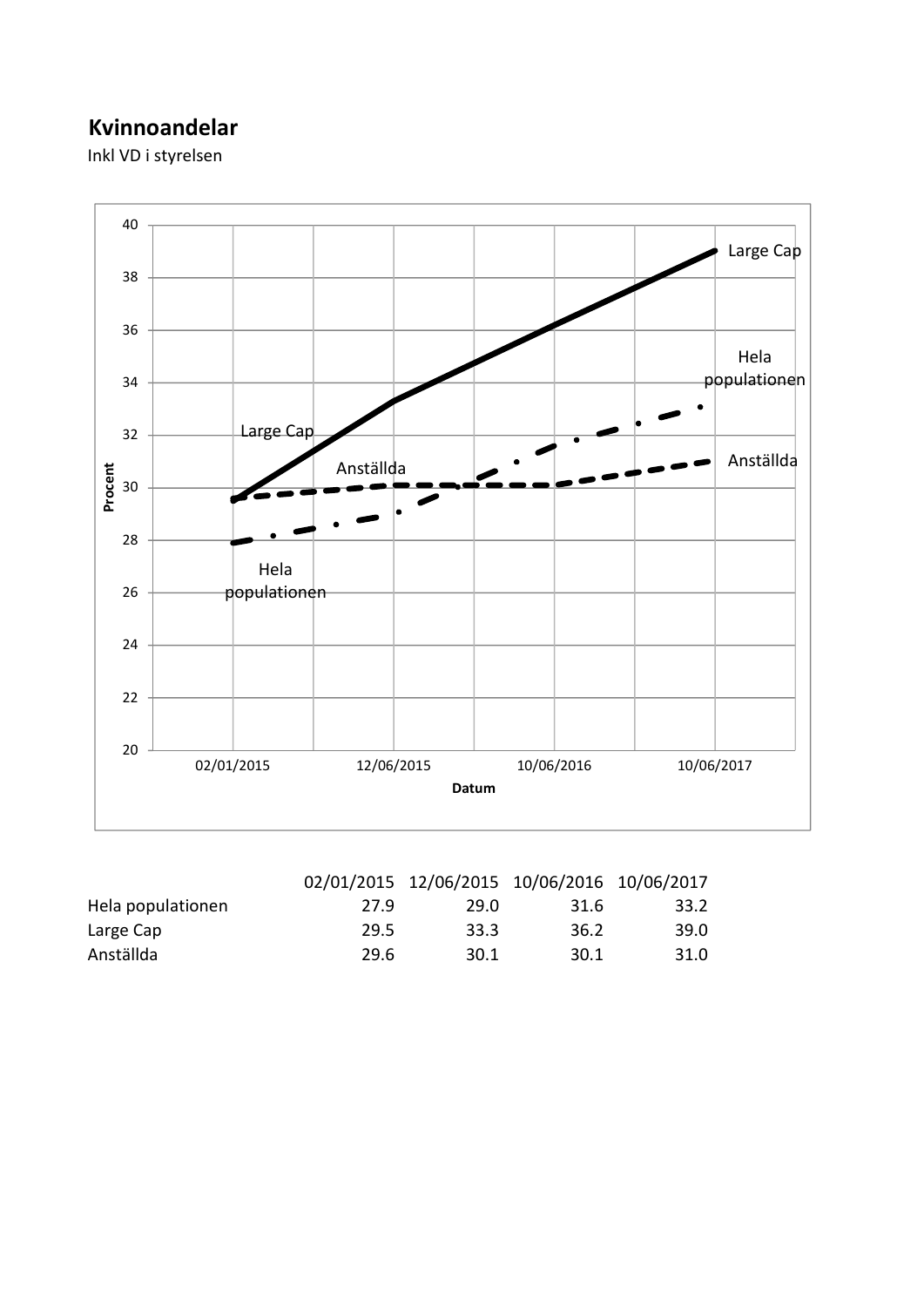# Dataunderlag för analys av kvinnoandelarna 2017-06-10, alla företag

| Företag                          |                | VD i      | <b>Börslista</b> |                         | Stämmovalda |                |                | Anställda   |                | Kvinno-     |
|----------------------------------|----------------|-----------|------------------|-------------------------|-------------|----------------|----------------|-------------|----------------|-------------|
| Fetstil=nya ftg efter 2016-06-10 |                | styrelsen |                  | <b>Tot</b>              | M           | K              | <b>Tot</b>     | M           |                | K andel     |
|                                  |                |           |                  |                         |             |                |                |             |                | stämmovalda |
| AAK                              |                | 1 M       | Large Cap        | 7                       | 3           | 4              | 4              | 3           | 1              | 57.1        |
| <b>AcadeMedia</b>                | $\overline{2}$ |           | Mid Cap          | 6                       | 3           | 3              | 4              | 3           | 1              | 50.0        |
| Acando                           | 3              |           | Mid Cap          | 7                       | 4           | 3              | $\overline{2}$ | $\pmb{0}$   | $\overline{2}$ | 42.9        |
| <b>Actic Group</b>               | 4              |           | Small Cap        | 7                       | 5           | $\overline{2}$ | 0              | 0           | 0              | 28.6        |
| <b>Active Biotech</b>            | 5              |           | Small Cap        | $\overline{\mathbf{4}}$ | 3           | $\mathbf{1}$   | 4              | $\pmb{0}$   | 4              | 25.0        |
| AddLife                          | 6              |           | Mid Cap          | 6                       | 4           | $\overline{2}$ | 0              | 0           | 0              | 33.3        |
| Addnode Group                    | 7              |           | Mid Cap          | 7                       | 5           | $\overline{2}$ | 0              | 0           | 0              | 28.6        |
| Addtech                          |                | 8 M       | Mid Cap          | 7                       | 5           | $\overline{2}$ | 0              | $\mathbf 0$ | $\mathbf 0$    | 28.6        |
| <b>Ahlsell</b>                   |                | 9 M       | Large Cap        | 9                       | 6           | 3              | 5              | 2           | 3              | 33.3        |
| <b>AIK Fotboll</b>               | 10             |           | <b>NGM Equit</b> | 7                       | 7           | 0              | $\pmb{0}$      | $\pmb{0}$   | $\pmb{0}$      | 0.0         |
| Alfa Laval                       | 11             |           | Large Cap        | 8                       | 5           | 3              | 6              | 5           | 1              | 37.5        |
| <b>Alimak Group</b>              | 12             |           | Mid Cap          | 6                       | 4           | $\overline{2}$ | 2              | 2           | 0              | 33.3        |
| <b>Alligator Bioscience</b>      | 13             |           | Mid Cap          | 6                       | 5           | $\mathbf{1}$   | $\mathbf{1}$   | 0           | 1              | 16.7        |
| AllTele                          | 14             |           | Small Cap        | 7                       | 6           | $\mathbf 1$    | $\mathbf 1$    | 0           | 1              | 14.3        |
| Ambea                            | 15             |           | Mid Cap          | 7                       | 4           | 3              | 5              | 2           | 3              | 42.9        |
| Anoto Group                      | 16 M           |           | Small Cap        | 6                       | 5           | $\mathbf 1$    | 0              | 0           | 0              | 16.7        |
| <b>AQ Group</b>                  | 17             |           | Mid Cap          | 5                       | 3           | $\overline{2}$ | 0              | 0           | 0              | 40.0        |
| Arcam                            | 18             |           | Mid Cap          | 5                       | 4           | $\mathbf{1}$   | 0              | $\mathbf 0$ | 0              | 20.0        |
| Arise                            | 19             |           | Small Cap        | 4                       | 3           | $\mathbf 1$    | $\pmb{0}$      | 0           | 0              | 25.0        |
| Assa Abloy                       | 20 M           |           | Large Cap        | 9                       | 5           | 4              | 4              | 4           | 0              | 44.4        |
| Atlas Copco                      | 21             |           | Large Cap        | 9                       | 6           | 3              | 4              | 3           | 1              | 33.3        |
| Atrium Ljungberg                 | 22             |           | Large Cap        | 6                       | 4           | $\overline{2}$ | $\pmb{0}$      | $\pmb{0}$   | 0              | 33.3        |
| Attendo                          | 23 M           |           | Large Cap        | 7                       | 4           | 3              | $\overline{2}$ | $\pmb{0}$   | $\overline{2}$ | 42.9        |
| Avanza Bank                      | 24             |           | Large Cap        | 7                       | 4           | 3              | 0              | 0           | 0              | 42.9        |
| Avega Group                      | 25             |           | Small Cap        | 5                       | 4           | $\mathbf 1$    | $\mathbf 0$    | $\mathbf 0$ | $\mathbf 0$    | 20.0        |
| Axfood                           | 26             |           | Large Cap        | 7                       | 3           | 4              | 6              | 5           | 1              | 57.1        |
| Axis                             | 27             |           | Large Cap        | 5                       | 5           | $\pmb{0}$      | 5              | 4           | 1              | 0.0         |
| <b>B3IT Management</b>           | 28 M           |           | Small Cap        | 6                       | 4           | 2              | 0              | 0           | $\pmb{0}$      | 33.3        |
| <b>B&amp;B Tools</b>             | 29             |           | Mid Cap          | 6                       | 4           | 2              | 4              | 2           | $\overline{2}$ | 33.3        |
| <b>Bactiguard Holding</b>        | 30 M           |           | <b>Small Cap</b> | 5                       | 3           | $\overline{2}$ | 0              | $\pmb{0}$   | $\pmb{0}$      | 40.0        |
| <b>Balder</b>                    | 31 M           |           | Large Cap        | 5                       | 4           | 1              | 0              | 0           | 0              | 20.0        |
| <b>BE Group</b>                  | 32             |           | Small Cap        | 6                       | 5           | 1              | $\overline{2}$ | 2           | 0              | 16.7        |
| Beijer Alma                      | 33             |           | Mid Cap          | 7                       | 5           | 2              | 0              | 0           | 0              | 28.6        |
| <b>Beijer Electronics Group</b>  | 34             |           | Small Cap        | 5                       | 3           | $\overline{2}$ | 0              | 0           | 0              | 40.0        |
| Beijer Ref                       | 35             |           | Mid Cap          | 7                       | 5           | $\overline{2}$ | 0              | 0           | 0              | 28.6        |
| Bergs Timber                     | 36 M           |           | Small Cap        | 6                       | 6           | 0              | 4              | 3           | 1              | 0.0         |
| Besqab                           | 37 K           |           | Mid Cap          | 8                       | 5           | 3              | 0              | $\mathbf 0$ | 0              | 37.5        |
| Betsson                          | 38             |           | Large Cap        | 5                       | 4           | 1              | 0              | $\pmb{0}$   | 0              | 20.0        |
| <b>Bilia</b>                     | 39             |           | Mid Cap          | 10                      | 6           | 4              | 4              | 4           | 0              | 40.0        |
| BillerudKorsnäs                  | 40             |           | Large Cap        | $\overline{7}$          | 4           | 3              | 4              | 3           | 1              | 42.9        |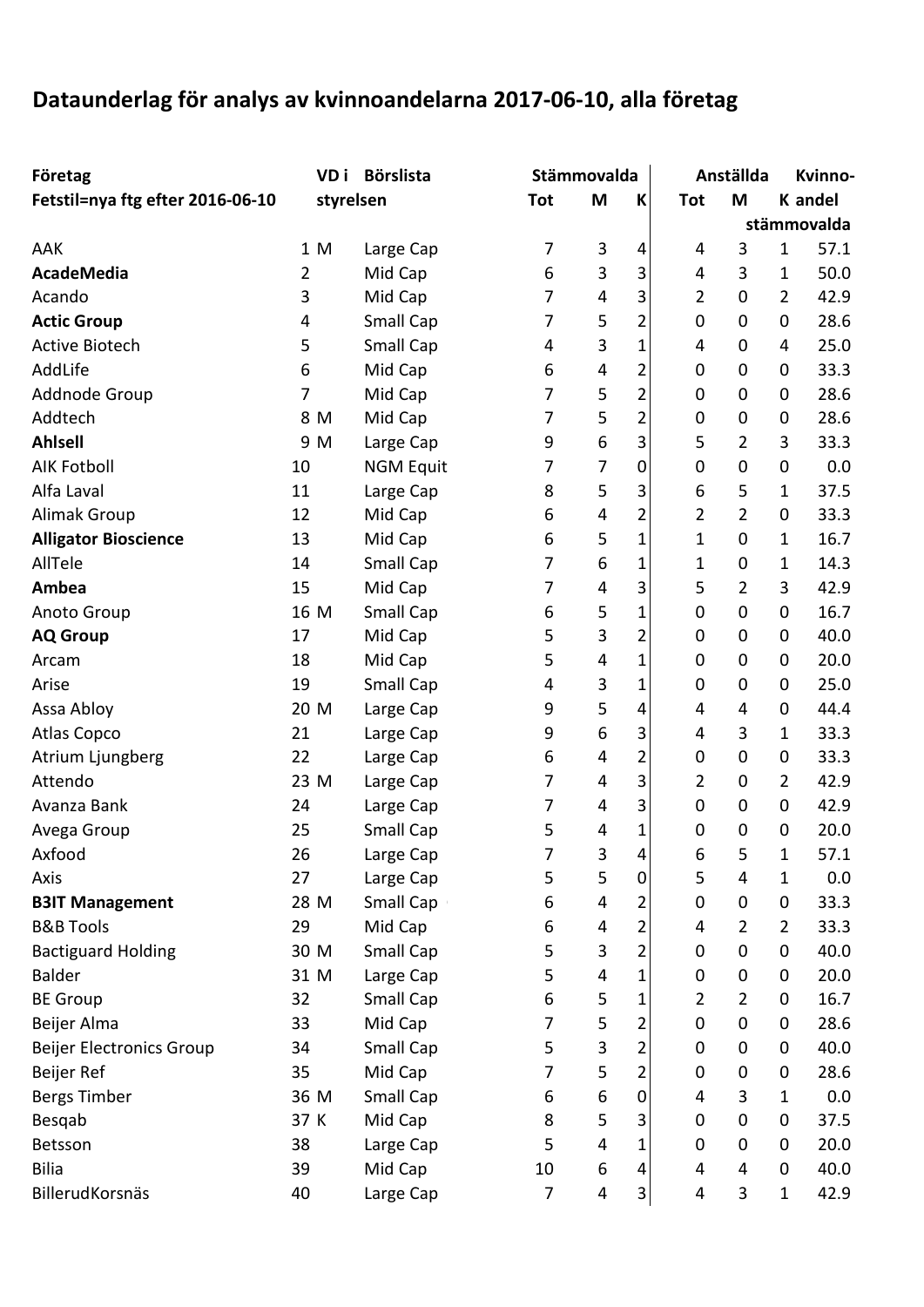| <b>BioGaia</b>                   | 41   | Mid Cap          | 8              | 4                         | 4              | 0              | 0              | $\mathbf 0$      | 50.0    |
|----------------------------------|------|------------------|----------------|---------------------------|----------------|----------------|----------------|------------------|---------|
| Biolnvent                        | 42   | Small Cap        | 6              | 5                         | 1              | 2              | $\mathbf 0$    | 2                | 16.7    |
| <b>Biotage</b>                   | 43   | Mid Cap          | 6              | 4                         | 2              | 4              | $\overline{2}$ | $\overline{2}$   | 33.3    |
| Björn Borg                       | 44   | Small Cap        | 6              | 4                         | 2              | 0              | 0              | $\mathbf 0$      | 33.3    |
| <b>Boliden</b>                   | 45 M | Large Cap        | 8              | 5                         | 3              | 6              | 5              | 1                | 37.5    |
| Bonava                           | 46   | Large Cap        | 7              | 4                         | 3              | 0              | $\pmb{0}$      | 0                | 42.9    |
| <b>Bong</b>                      | 47 M | Small Cap        | 7              | 6                         | 1              | 3              | 3              | 0                | 14.3    |
| <b>Boozt</b>                     | 48   | Mid Cap          | 8              | 6                         | 2              | 0              | 0              | 0                | 25.0    |
| <b>Boule Diagnostics</b>         | 49   | Small Cap        | 4              | $\mathbf{3}$              | 1              | 0              | $\mathbf 0$    | 0                | 25.0    |
| <b>Bravida Holding</b>           | 50   | Large Cap        | 6              | 4                         | 2              | 6              | 6              | $\mathbf 0$      | 33.3    |
| <b>BTS Group</b>                 | 51 M | Small Cap        | 6              | 4                         | 2              | 0              | 0              | $\mathbf 0$      | 33.3    |
| <b>Bufab</b>                     | 52   | Mid Cap          | 7              | 5                         | 2              | 0              | $\pmb{0}$      | 0                | 28.6    |
| <b>Bulten</b>                    | 53   | Mid Cap          | 7              | 5                         | 2              | 2              | $\overline{2}$ | 0                | 28.6    |
| <b>Bure Equity</b>               | 54   | Mid Cap          | $\overline{7}$ | 5                         | 2              | 0              | 0              | $\mathbf 0$      | 28.6    |
| <b>Byggmax Group</b>             | 55   | Mid Cap          | 7              | $\mathsf 3$               | 4              | 0              | 0              | $\mathbf 0$      | 57.1    |
| C-Rad                            | 56   | Small Cap        | 6              | 4                         | 2              | 0              | $\mathbf 0$    | 0                | 33.3    |
| Camurus                          | 57 M | Mid Cap          | 7              | 5                         | $\overline{2}$ | 0              | $\mathbf 0$    | 0                | 28.6    |
| Capio                            | 58   | Mid Cap          | 8              | 5                         | 3              | 4              | $\overline{2}$ | $\overline{2}$   | 37.5    |
| Castellum                        | 59   | Large Cap        | 7              | $\mathbf{3}$              | 4              | 0              | 0              | $\mathbf 0$      | 57.1    |
| <b>Catella</b>                   | 60   | Mid Cap          | 5              | 4                         | 1              | 0              | $\pmb{0}$      | 0                | 20.0    |
| Catena                           | 61   | Mid Cap          | 7              | 4                         | 3              | 0              | 0              | $\mathbf 0$      | 42.9    |
| CellaVision                      | 62   | Small Cap        | 7              | 5                         | 2              | 0              | $\pmb{0}$      | 0                | 28.6    |
| <b>Christian Berner Tech Tra</b> | 63   | Small Cap        | 6              | $\mathsf 3$               | 3              | 4              | 3              | $\mathbf{1}$     | 50.0    |
| Clas Ohlson                      | 64   | Mid Cap          | 7              | $\overline{4}$            | 3              | 3              | 3              | 0                | 42.9    |
| Cloetta                          | 65   | Mid Cap          | 7              | 4                         | 3              | 4              | 2              | $\overline{2}$   | 42.9    |
| <b>CLX Communications</b>        | 66   | Mid Cap          | 6              | 4                         | 2              | 0              | 0              | 0                | 33.3    |
| Collector                        | 67   | Large Cap        | 7              | $\mathsf 3$               | 4              | 0              | $\mathbf 0$    | $\pmb{0}$        | 57.1    |
| Com Hem Holding                  | 68 M | Large Cap        | 5              | 3                         | 2              | 4              | 1              | 3                | 40.0    |
| Concentric                       | 69   | Mid Cap          | 7              | 5                         | $\overline{2}$ | 0              | $\mathbf 0$    | $\mathbf 0$      | 28.6    |
| Concordia                        | 70   | Small Cap        | 8              | 7                         | 1              | $\overline{2}$ | $\overline{2}$ | $\boldsymbol{0}$ | 12.5    |
| Consilium                        | 71   | Small Cap        | $\overline{7}$ | 5                         | $\overline{2}$ | $\pmb{0}$      | $\pmb{0}$      | 0                | 28.6    |
| Coor Service Managemen           | 72 M | Mid Cap          | 7              | 4                         | 3              | 5              | 5              | 0                | 42.9    |
| <b>Corem Property Group</b>      | 73   | Mid Cap          | 5              | $\mathsf 3$               | 2              | 0              | 0              | 0                | 40.0    |
| Creades                          | 74 M | Mid Cap          | 6              | $\mathsf 3$               | 3              | 0              | 0              | 0                | 50.0    |
| Crown Energy                     | 75   | <b>NGM Equit</b> | 4              | 4                         | 0              | 0              | $\pmb{0}$      | $\pmb{0}$        | $0.0\,$ |
| <b>CTT Systems</b>               | 76   | Small Cap        | 6              | 5                         | 1              | 0              | 0              | 0                | 16.7    |
| D. Carnegie & Co                 | 77   | Mid Cap          | 7              | 5                         | 2              | 0              | 0              | 0                | 28.6    |
| Dedicare Group                   | 78   | Small Cap        | 5              | $\mathsf 3$               | 2              | 0              | 0              | 0                | 40.0    |
| DGC One                          | 79   | Small Cap        | 5              | $\overline{\mathbf{3}}$   | 2              | $\overline{2}$ | $\overline{2}$ | 0                | 40.0    |
| Diös                             | 80   | Mid Cap          | 5              | $\mathsf 3$               | $\overline{2}$ | $\overline{2}$ | $\mathbf{1}$   | $\mathbf{1}$     | 40.0    |
| Dometic Group                    | 81   | Large Cap        | 7              | 5                         | 2              | 0              | 0              | 0                | 28.6    |
| Doro                             | 82 M | Small Cap        | 5              | $\ensuremath{\mathsf{3}}$ | 2              | 0              | 0              | 0                | 40.0    |
| Duni                             | 83   | Mid Cap          | 5              | $\ensuremath{\mathsf{3}}$ | $\overline{2}$ | 4              | 3              | $\mathbf{1}$     | 40.0    |
| Duroc                            | 84   | Small Cap        | 4              | $\mathbf{3}$              | 1              | 0              | 0              | 0                | 25.0    |
| <b>Dustin Group</b>              | 85   | Mid Cap          | 8              | 4                         | 4              | $\pmb{0}$      | $\pmb{0}$      | $\pmb{0}$        | 50.0    |
| Eastnine                         | 86   | Mid Cap          | 5              | 3                         | $\overline{2}$ | 0              | $\pmb{0}$      | $\pmb{0}$        | 40.0    |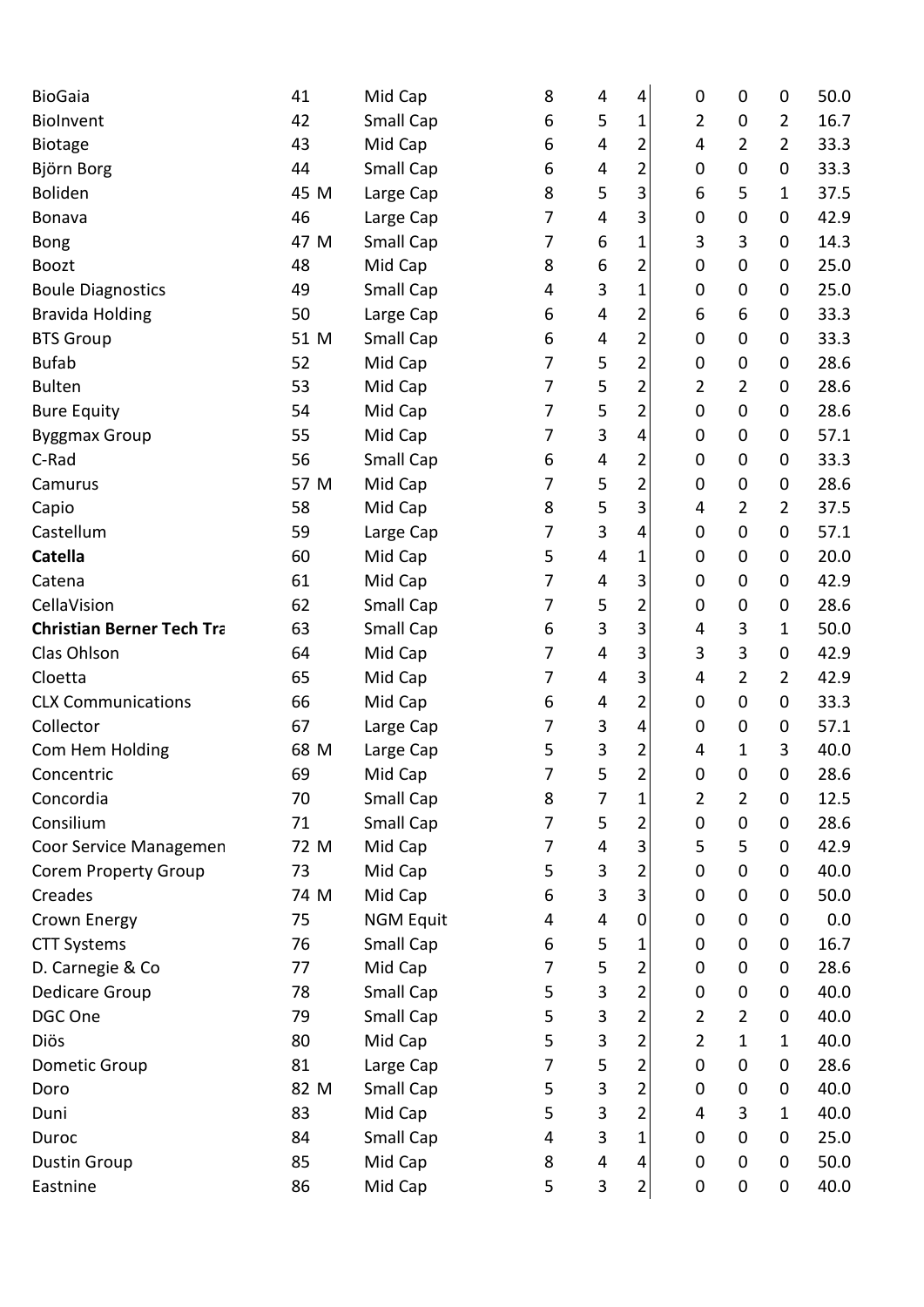| <b>Edgeware</b>                 | 87    | Small Cap        | 6              | 5                       | 1              | 0              | $\mathbf 0$    | $\mathbf 0$  | 16.7 |
|---------------------------------|-------|------------------|----------------|-------------------------|----------------|----------------|----------------|--------------|------|
| Elanders                        | 88 M  | Mid Cap          | 10             | 6                       | 4              | 4              | 3              | 1            | 40.0 |
| ElectraGruppen                  | 89    | Small Cap        | 6              | 5                       | 1              | 0              | 0              | 0            | 16.7 |
| Electrolux                      | 90 M  | Large Cap        | 10             | 7                       | 3              | 6              | 5              | $\mathbf{1}$ | 30.0 |
| Elekta                          | 91    | Large Cap        | 9              | 6                       | 3              | 0              | $\pmb{0}$      | $\mathbf 0$  | 33.3 |
| Elos Medtech                    | 92    | Small Cap        | 7              | 5                       | 2              | 0              | $\mathbf 0$    | 0            | 28.6 |
| Eltel                           | 93    | Mid Cap          | 7              | 6                       | 1              | 4              | 3              | $\mathbf{1}$ | 14.3 |
| Endomines                       | 94    | Small Cap        | 5              | 4                       | $\mathbf 1$    | 0              | $\pmb{0}$      | 0            | 20.0 |
| Enea                            | 95    | Small Cap        | 6              | 4                       | 2              | 1              | $\mathbf 1$    | $\mathbf 0$  | 33.3 |
| Eniro                           | 96 M  | Small Cap        | 4              | 4                       | 0              | 1              | $\pmb{0}$      | $\mathbf{1}$ | 0.0  |
| <b>Eolus Vind</b>               | 97    | Small Cap        | 6              | 4                       | 2              | 0              | 0              | 0            | 33.3 |
| <b>Episurf Medical</b>          | 98    | Small Cap        | 6              | 5                       | 1              | 0              | $\mathbf 0$    | 0            | 16.7 |
| Ericsson                        | 99 M  | Large Cap        | 11             | 6                       | 5              | 6              | 5              | $\mathbf{1}$ | 45.5 |
| eWork Group                     | 100   | Small Cap        | 7              | 5                       | 2              | 0              | 0              | 0            | 28.6 |
| Fabege                          | 101   | Large Cap        | 8              | 4                       | 4              | 0              | $\mathbf 0$    | $\mathbf 0$  | 50.0 |
| Fagerhult                       | 102 M | Mid Cap          | 7              | 5                       | 2              | 4              | 3              | $\mathbf{1}$ | 28.6 |
| FastPartner                     | 103   | Mid Cap          | 5              | 3                       | 2              | 0              | 0              | 0            | 40.0 |
| Feelgood                        | 104   | Small Cap        | 5              | $\overline{\mathbf{4}}$ | $\mathbf 1$    | 1              | 1              | 0            | 20.0 |
| <b>Fingerprint Cards</b>        | 105   | Large Cap        | 9              | 7                       | $\overline{c}$ | 0              | 0              | $\mathbf 0$  | 22.2 |
| <b>FM Mattsson Mora Grou</b>    | 106   | Small Cap        | 6              | 4                       | 2              | $\overline{2}$ | 1              | $\mathbf{1}$ | 33.3 |
| FormPipe Software               | 107   | Small Cap        | 5              | 3                       | 2              | 0              | 0              | 0            | 40.0 |
| G5 Entertainment                | 108 M | Small Cap        | 6              | 5                       | 1              | 0              | 0              | 0            | 16.7 |
| Garo                            | 109 M | Small Cap        | 6              | 5                       | 1              | 0              | $\pmb{0}$      | 0            | 16.7 |
| Getinge                         | 110 M | Large Cap        | 10             | 6                       | 4              | 4              | 3              | $\mathbf{1}$ | 40.0 |
| <b>GHP Specialty Care</b>       | 111   | Small Cap        | 6              | 5                       | 1              | 0              | $\mathbf 0$    | 0            | 16.7 |
| <b>Glycorex Transplantation</b> | 112   | <b>NGM Equit</b> | 4              | 3                       | 1              | 0              | $\mathbf 0$    | 0            | 25.0 |
| Gränges                         | 113   | Mid Cap          | 6              | 3                       | 3              | 4              | 3              | $\mathbf{1}$ | 50.0 |
| Guideline Geo                   | 114   | <b>NGM Equit</b> | 6              | 5                       | 1              | 2              | $\overline{2}$ | 0            | 16.7 |
| Gunnebo                         | 115   | Mid Cap          | 7              | 4                       | 3              | 2              | 1              | 1            | 42.9 |
| H&M                             | 116   | Large Cap        | $\overline{7}$ | 4                       | 3              | 4              | $\mathbf 0$    | 4            | 42.9 |
| Haldex                          | 117   | Mid Cap          | 6              | 5                       | 1              | 3              | 3              | 0            | 16.7 |
| Handelsbanken                   | 118 M | Large Cap        | 11             | 6                       | 5              | 0              | 0              | 0            | 45.5 |
| Hansa Medical                   | 119   | Mid Cap          | 6              | 3                       | 3              | 0              | 0              | 0            | 50.0 |
| Havsfrun                        | 120   | Small Cap        | 4              | 3                       | 1              | 0              | 0              | 0            | 25.0 |
| Heba                            | 121   | Mid Cap          | 7              | 5                       | 2              | $\pmb{0}$      | $\pmb{0}$      | 0            | 28.6 |
| Hemfosa Fastigheter             | 122 M | Large Cap        | 7              | 3                       | 4              | $\pmb{0}$      | 0              | 0            | 57.1 |
| Hexagon                         | 123 M | Large Cap        | 8              | 4                       | 4              | 0              | 0              | 0            | 50.0 |
| Hexatronic                      | 124   | Small Cap        | 5              | 3                       | 2              | 0              | 0              | 0            | 40.0 |
| Hexpol                          | 125   | Large Cap        | 7              | 3                       | 4              | 0              | 0              | 0            | 57.1 |
| HiQ International               | 126 M | Mid Cap          | $\overline{7}$ | 4                       | 3              | $\pmb{0}$      | $\pmb{0}$      | 0            | 42.9 |
| <b>HMS Networks</b>             | 127   | Mid Cap          | 6              | 4                       | 2              | 1              | $\mathbf{1}$   | 0            | 33.3 |
| <b>Hoist Finance</b>            | 128 M | Mid Cap          | 8              | 3                       | 5              | 0              | 0              | 0            | 62.5 |
| Holmen                          | 129 M | Large Cap        | 9              | 7                       | 2              | 6              | 6              | 0            | 22.2 |
| Hufvudstaden                    | 130 M | Large Cap        | 9              | 6                       | 3              | 0              | 0              | 0            | 33.3 |
| Humana                          | 131   | Mid Cap          | 7              | 3                       | 4              | $\pmb{0}$      | $\pmb{0}$      | $\pmb{0}$    | 57.1 |
| Husqvarna                       | 132 M | Large Cap        | 8              | 5                       | 3              | 4              | 0              | 4            | 37.5 |
|                                 |       |                  |                |                         |                |                |                |              |      |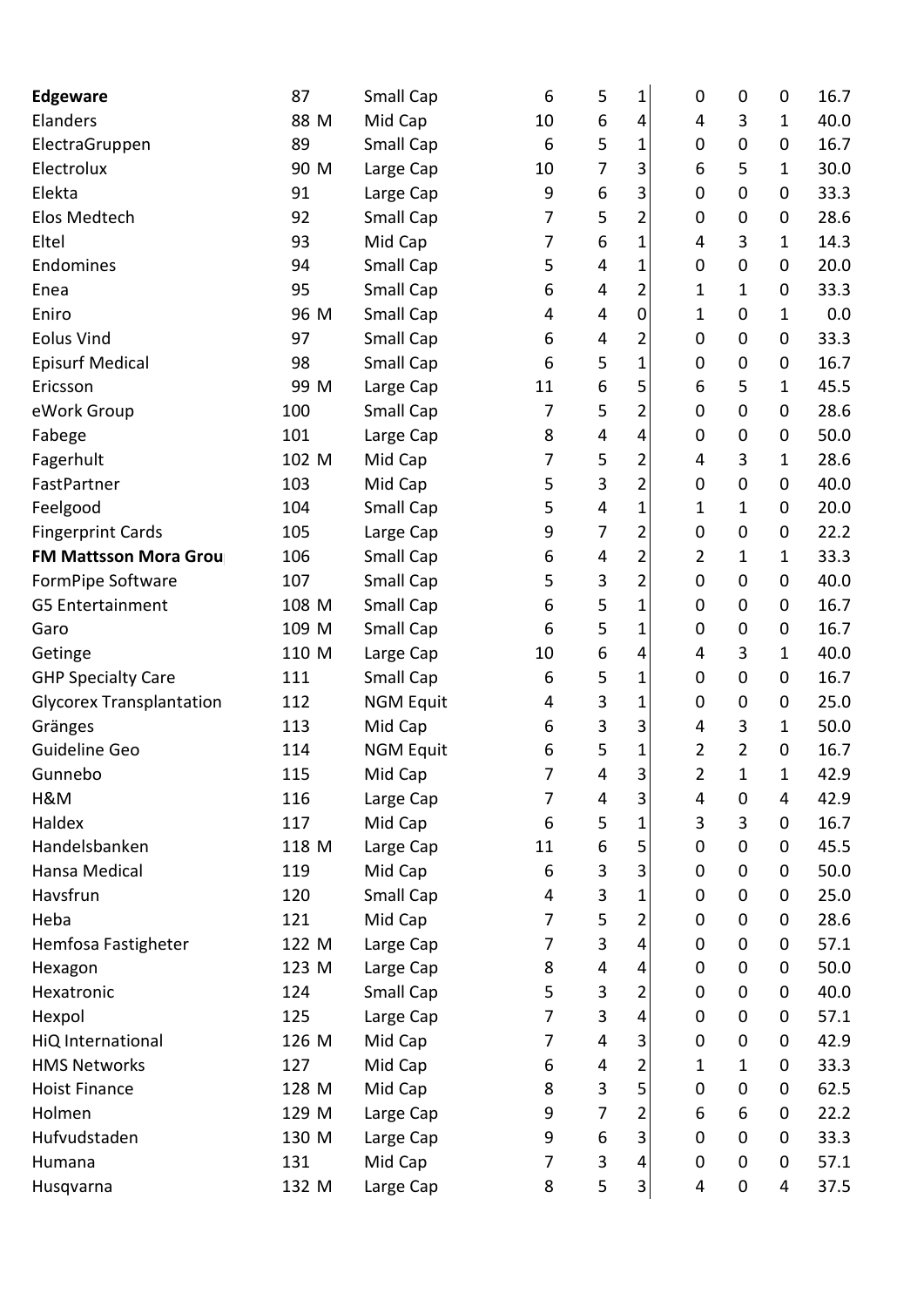| <b>IAR Systems</b>            | 133 M | Mid Cap          | 5  | 3                       | 2              | 0           | $\mathbf 0$    | $\mathbf 0$    | 40.0 |
|-------------------------------|-------|------------------|----|-------------------------|----------------|-------------|----------------|----------------|------|
| ICA Gruppen                   | 134   | Large Cap        | 10 | 6                       | 4              | 4           | $\overline{2}$ | $\overline{2}$ | 40.0 |
| Image Systems                 | 135   | Small Cap        | 4  | 3                       | 1              | 0           | 0              | 0              | 25.0 |
| Industrivärden                | 136 K | Large Cap        | 8  | 5                       | 3              | 0           | 0              | 0              | 37.5 |
| Indutrade                     | 137 M | Large Cap        | 8  | 6                       | 2              | 0           | 0              | 0              | 25.0 |
| <b>Instalco Intressenter</b>  | 138   | MidCap           | 6  | 6                       | 0              | 0           | 0              | $\mathbf 0$    | 0.0  |
| Intellecta                    | 139   | Small Cap        | 6  | 5                       | 1              | 0           | $\pmb{0}$      | $\pmb{0}$      | 16.7 |
| Internationella Engelska      | 140   | Mid Cap          | 4  | $\overline{2}$          | 2              | 4           | 1              | 3              | 50.0 |
| Intrum Justitia               | 141   | Large Cap        | 8  | 6                       | 2              | 0           | 0              | 0              | 25.0 |
| Investor                      | 142 M | Large Cap        | 11 | 7                       | 4              | 0           | 0              | 0              | 36.4 |
| <b>Invisio Communications</b> | 143   | Mid Cap          | 6  | 4                       | 2              | 0           | 0              | 0              | 33.3 |
| Inwido                        | 144   | Mid Cap          | 5  | 3                       | $\overline{2}$ | 3           | 3              | $\pmb{0}$      | 40.0 |
| <b>ITAB Shop Concept</b>      | 145   | Mid Cap          | 7  | 5                       | 2              | 0           | 0              | 0              | 28.6 |
| JM                            | 146   | Large Cap        | 7  | 4                       | 3              | 4           | 4              | 0              | 42.9 |
| Kabe                          | 147 M | Small Cap        | 6  | 4                       | 2              | 3           | 3              | $\mathbf 0$    | 33.3 |
| KappAhl                       | 148   | Mid Cap          | 6  | $\overline{2}$          | 4              | 4           | 1              | 3              | 66.7 |
| Karo Pharma                   | 149   | Mid Cap          | 5  | 4                       | 1              | 0           | $\pmb{0}$      | $\pmb{0}$      | 20.0 |
| Karolinska Development        | 150   | Small Cap        | 7  | 7                       | 0              | 0           | 0              | 0              | 0.0  |
| Kinnevik                      | 151   | Large Cap        | 11 | 8                       | 3              | 0           | 0              | 0              | 27.3 |
| Klövern                       | 152 M | Large Cap        | 5  | $\overline{\mathbf{c}}$ | 3              | 0           | 0              | 0              | 60.0 |
| Knowit                        | 153   | Small Cap        | 6  | 3                       | 3              | 0           | 0              | 0              | 50.0 |
| Kungsleden                    | 154   | Large Cap        | 7  | $\overline{2}$          | 5              | 0           | $\mathbf 0$    | 0              | 71.4 |
| Lagercrantz Group             | 155 M | Mid Cap          | 8  | 6                       | 2              | 0           | 0              | 0              | 25.0 |
| Lammhults Design Group        | 156   | Small Cap        | 6  | 4                       | $\overline{2}$ | 0           | 0              | 0              | 33.3 |
| Latour                        | 157 M | Large Cap        | 8  | 6                       | 2              | 0           | $\mathbf 0$    | $\mathbf 0$    | 25.0 |
| Lifco                         | 158 M | Large Cap        | 10 | 7                       | 3              | 4           | 3              | $\mathbf{1}$   | 30.0 |
| LifeAssays                    | 159   | <b>NGM Equit</b> | 4  | 3                       | 1              | 0           | $\mathbf 0$    | 0              | 25.0 |
| Lindab International          | 160   | Mid Cap          | 7  | 4                       | 3              | 4           | 3              | 1              | 42.9 |
| Loomis                        | 161 M | Large Cap        | 6  | 3                       | 3              | $\mathbf 1$ | 1              | $\mathbf 0$    | 50.0 |
| Lundbergföretagen             | 162 M | Large Cap        | 8  | 5                       | 3              | 0           | $\pmb{0}$      | $\pmb{0}$      | 37.5 |
| Lundin Petroleum              | 163 M | Large Cap        | 8  | 5                       | 3              | $\pmb{0}$   | 0              | $\mathbf 0$    | 37.5 |
| Malmbergs Elektriska          | 164   | Small Cap        | 5  | 4                       | 1              | $\pmb{0}$   | $\pmb{0}$      | 0              | 20.0 |
| MedCap                        | 165   | Small cap        | 5  | 3                       | 2              | $\pmb{0}$   | 0              | 0              | 40.0 |
| <b>Medicover</b>              | 166 M | Mid Cap          | 9  | 7                       | 2              | 0           | $\pmb{0}$      | 0              | 22.2 |
| Medivir                       | 167   | Mid Cap          | 6  | 4                       | 2              | 4           | $\overline{2}$ | $\overline{2}$ | 33.3 |
| Mekonomen                     | 168   | Mid Cap          | 7  | 5                       | 2              | 0           | 0              | 0              | 28.6 |
| Melker Schörling              | 169   | Large Cap        | 8  | 6                       | $\overline{2}$ | $\pmb{0}$   | $\pmb{0}$      | 0              | 25.0 |
| Midsona                       | 170   | Small Cap        | 7  | 4                       | 3              | 0           | 0              | 0              | 42.9 |
| Midway Holding                | 171   | Small Cap        | 5  | 4                       | 1              | 0           | 0              | 0              | 20.0 |
| <b>MIPS</b>                   | 172   | Small Cap        | 7  | $\boldsymbol{6}$        | 1              | 0           | $\pmb{0}$      | 0              | 14.3 |
| Moberg Pharma                 | 173   | Small Cap        | 6  | 5                       | 1              | 0           | 0              | 0              | 16.7 |
| MQ Holding                    | 174   | Small Cap        | 7  | 4                       | 3              | $\pmb{0}$   | 0              | $\pmb{0}$      | 42.9 |
| Mr Green & Co                 | 175   | Small Cap        | 6  | 4                       | 2              | 0           | 0              | 0              | 33.3 |
| <b>MSAB</b>                   | 176   | Small Cap        | 6  | 5                       | 1              | 0           | 0              | 0              | 16.7 |
| <b>MSC Group</b>              | 177   | Small Cap        | 5  | 3                       | 2              | $\pmb{0}$   | $\pmb{0}$      | $\pmb{0}$      | 40.0 |
| <b>MTG</b>                    | 178   | Large Cap        | 6  | 4                       | $\overline{2}$ | $\pmb{0}$   | $\pmb{0}$      | 0              | 33.3 |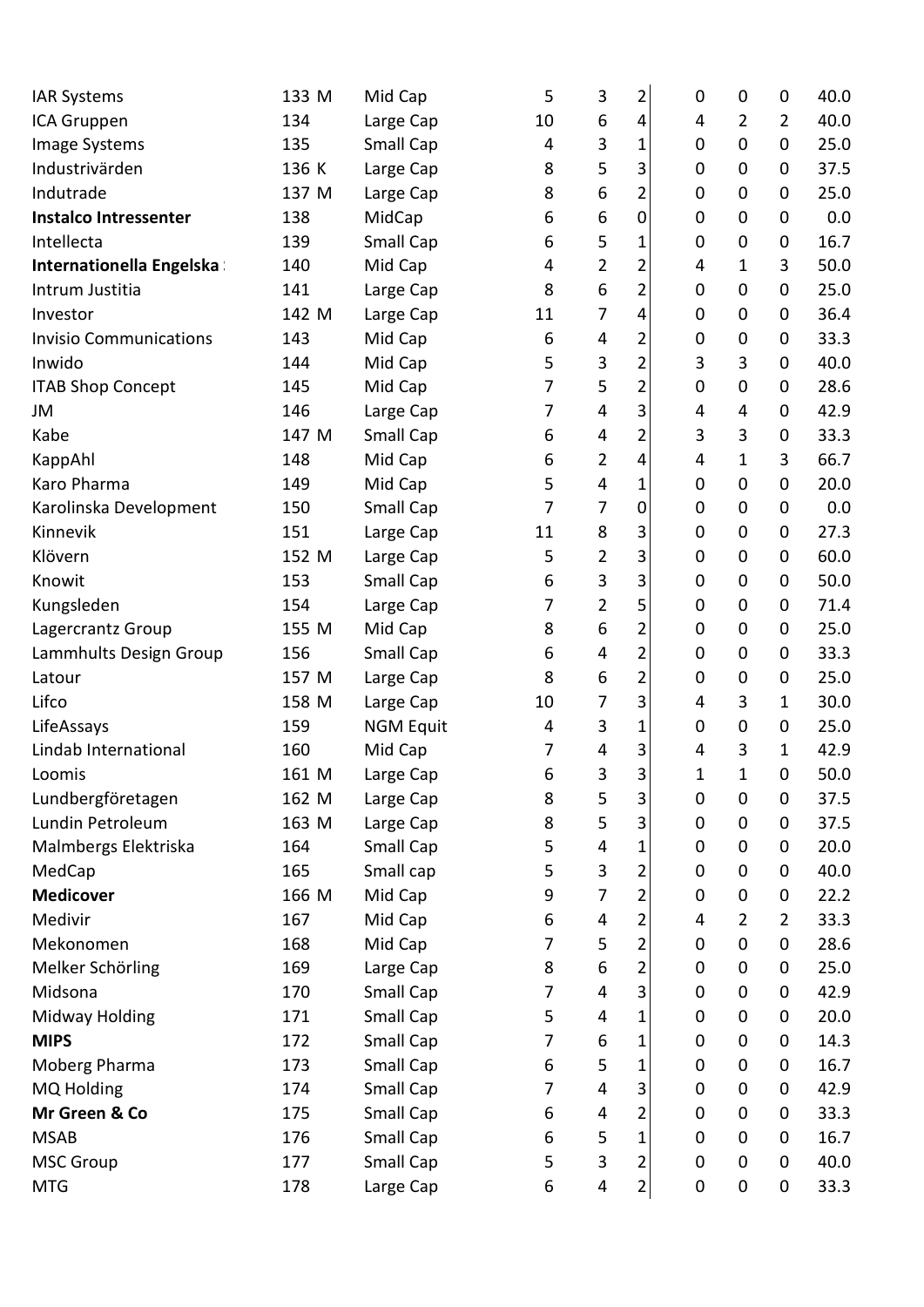| MultiQ                          | 179 M | Small Cap        | 4  | $\mathbf{3}$              | 1              | 0              | $\mathbf 0$    | 0              | 25.0 |
|---------------------------------|-------|------------------|----|---------------------------|----------------|----------------|----------------|----------------|------|
| <b>Munters</b>                  | 180 M | Large Cap        | 9  | 7                         | 2              | 4              | 3              | 1              | 22.2 |
| Mycronic                        | 181   | Mid Cap          | 5  | 3                         | $\overline{2}$ | 4              | 3              | $\mathbf{1}$   | 40.0 |
| <b>NAXS</b>                     | 182   | Small Cap        | 4  | $\mathsf 3$               | 1              | 0              | 0              | 0              | 25.0 |
| <b>NCC</b>                      | 183   | Large Cap        | 7  | 3                         | 4              | 5              | 5              | 0              | 57.1 |
| Nederman Holding                | 184 M | Mid Cap          | 7  | 5                         | 2              | 0              | 0              | 0              | 28.6 |
| Net Insight                     | 185   | Mid Cap          | 7  | 4                         | 3              | $\pmb{0}$      | $\mathbf 0$    | 0              | 42.9 |
| NetEnt                          | 186   | Large Cap        | 8  | 5                         | 3              | 0              | 0              | 0              | 37.5 |
| NeuroVive Pharmaceutica         | 187   | Small Cap        | 5  | 5                         | $\mathbf 0$    | 0              | 0              | $\mathbf 0$    | 0.0  |
| New Wave                        | 188 M | Mid Cap          | 6  | 4                         | 2              | $\pmb{0}$      | 0              | 0              | 33.3 |
| <b>NGS Group</b>                | 189   | Small Cap        | 5  | 3                         | 2              | 0              | 0              | 0              | 40.0 |
| Nibe Industrier                 | 190 M | Large Cap        | 6  | 4                         | $\overline{2}$ | $\pmb{0}$      | $\pmb{0}$      | $\mathbf 0$    | 33.3 |
| Nobia                           | 191 M | Large Cap        | 9  | 5                         | 4              | 4              | $\mathbf 1$    | 3              | 44.4 |
| Nobina                          | 192 M | Mid Cap          | 6  | 4                         | 2              | 0              | 0              | 0              | 33.3 |
| Nolato                          | 193   | Mid Cap          | 8  | 5                         | 3              | 5              | 4              | $\mathbf{1}$   | 37.5 |
| Nordax Group                    | 194 M | Mid Cap          | 8  | 4                         | 4              | 0              | $\mathbf 0$    | 0              | 50.0 |
| Nordea                          | 195   | Large Cap        | 10 | 5                         | 5              | 4              | 3              | $\mathbf{1}$   | 50.0 |
| <b>Nordic Mines</b>             | 196   | Small Cap        | 5  | $\ensuremath{\mathsf{3}}$ | 2              | 0              | 0              | 0              | 40.0 |
| <b>NOTE</b>                     | 197   | Small Cap        | 6  | 5                         | $\mathbf 1$    | 1              | 0              | 1              | 16.7 |
| Novotek                         | 198   | Small Cap        | 5  | 4                         | 1              | 0              | 0              | 0              | 20.0 |
| NP3 Fastigheter                 | 199   | Mid Cap          | 6  | 4                         | 2              | 0              | 0              | $\mathbf 0$    | 33.3 |
| Oasmia Pharmaceutical           | 200   | Small Cap        | 4  | 4                         | $\mathbf 0$    | $\mathbf 0$    | $\mathbf 0$    | $\mathbf 0$    | 0.0  |
| Obducat                         | 201   | <b>NGM Equit</b> | 4  | $\ensuremath{\mathsf{3}}$ | 1              | 0              | 0              | 0              | 25.0 |
| <b>Odd Molly International</b>  | 202   | Small Cap        | 6  | 3                         | 3              | 0              | 0              | 0              | 50.0 |
| <b>OEM International</b>        | 203   | Mid Cap          | 7  | 4                         | 3              | 0              | 0              | $\mathbf 0$    | 42.9 |
| <b>Oncopeptides</b>             | 204   | Mid Cap          | 7  | 6                         | 1              | 0              | 0              | 0              | 14.3 |
| Opus Group                      | 205   | Mid Cap          | 6  | 3                         | 3              | $\pmb{0}$      | $\mathbf 0$    | 0              | 50.0 |
| Orexo                           | 206   | Mid Cap          | 7  | 5                         | $\overline{2}$ | $\mathbf 0$    | $\mathbf 0$    | $\mathbf 0$    | 28.6 |
| Ortivus                         | 207   | Small Cap        | 5  | $\overline{4}$            | 1              | 0              | $\mathbf 0$    | $\mathbf 0$    | 20.0 |
| <b>Oscar Properties Holding</b> | 208 M | Mid Cap          | 5  | 4                         | 1              | 0              | $\pmb{0}$      | 0              | 20.0 |
| Pandox                          | 209   | Large Cap        | 8  | 5                         | 3              | $\pmb{0}$      | 0              | $\mathbf 0$    | 37.5 |
| Paynova                         | 210   | <b>NGM Equit</b> | 5  | 4                         | 1              | $\pmb{0}$      | 0              | 0              | 20.0 |
| Peab                            | 211   | Large Cap        | 8  | 5                         | 3              | 5              | 4              | $\mathbf{1}$   | 37.5 |
| Platzer Fastigheter Holdir      | 212   | Mid Cap          | 6  | $\mathsf 3$               | 3              | 0              | 0              | 0              | 50.0 |
| Poolia                          | 213   | Small Cap        | 5  | 3                         | 2              | $\pmb{0}$      | 0              | 0              | 40.0 |
| <b>Precise Biometrics</b>       | 214   | Small Cap        | 6  | 4                         | 2              | 0              | 0              | 0              | 33.3 |
| Prevas                          | 215   | Small Cap        | 5  | 4                         | 1              | 4              | 3              | $\mathbf{1}$   | 20.0 |
| Pricer                          | 216   | Small Cap        | 6  | 5                         | 1              | 0              | 0              | 0              | 16.7 |
| Proact IT Group                 | 217   | Small Cap        | 5  | $\mathsf 3$               | 2              | 0              | 0              | 0              | 40.0 |
| Probi                           | 218   | Mid Cap          | 6  | 4                         | 2              | 0              | 0              | 0              | 33.3 |
| ProfilGruppen                   | 219   | Small Cap        | 5  | 4                         | 1              | 4              | $\overline{2}$ | $\overline{2}$ | 20.0 |
| Qliro Group                     | 220   | Mid Cap          | 7  | 4                         | 3              | $\pmb{0}$      | $\pmb{0}$      | $\pmb{0}$      | 42.9 |
| Ratos                           | 221   | Large Cap        | 7  | 4                         | 3              | 0              | 0              | 0              | 42.9 |
| RaySearch Laboratories          | 222 M | Mid Cap          | 4  | $\mathsf 3$               | 1              | $\pmb{0}$      | 0              | 0              | 25.0 |
| Recipharm                       | 223 M | Mid Cap          | 8  | 5                         | 3              | 1              | $\mathbf{1}$   | $\pmb{0}$      | 37.5 |
| Rejlers                         | 224 M | Small Cap        | 6  | 4                         | $\overline{2}$ | $\overline{2}$ | $\overline{2}$ | $\pmb{0}$      | 33.3 |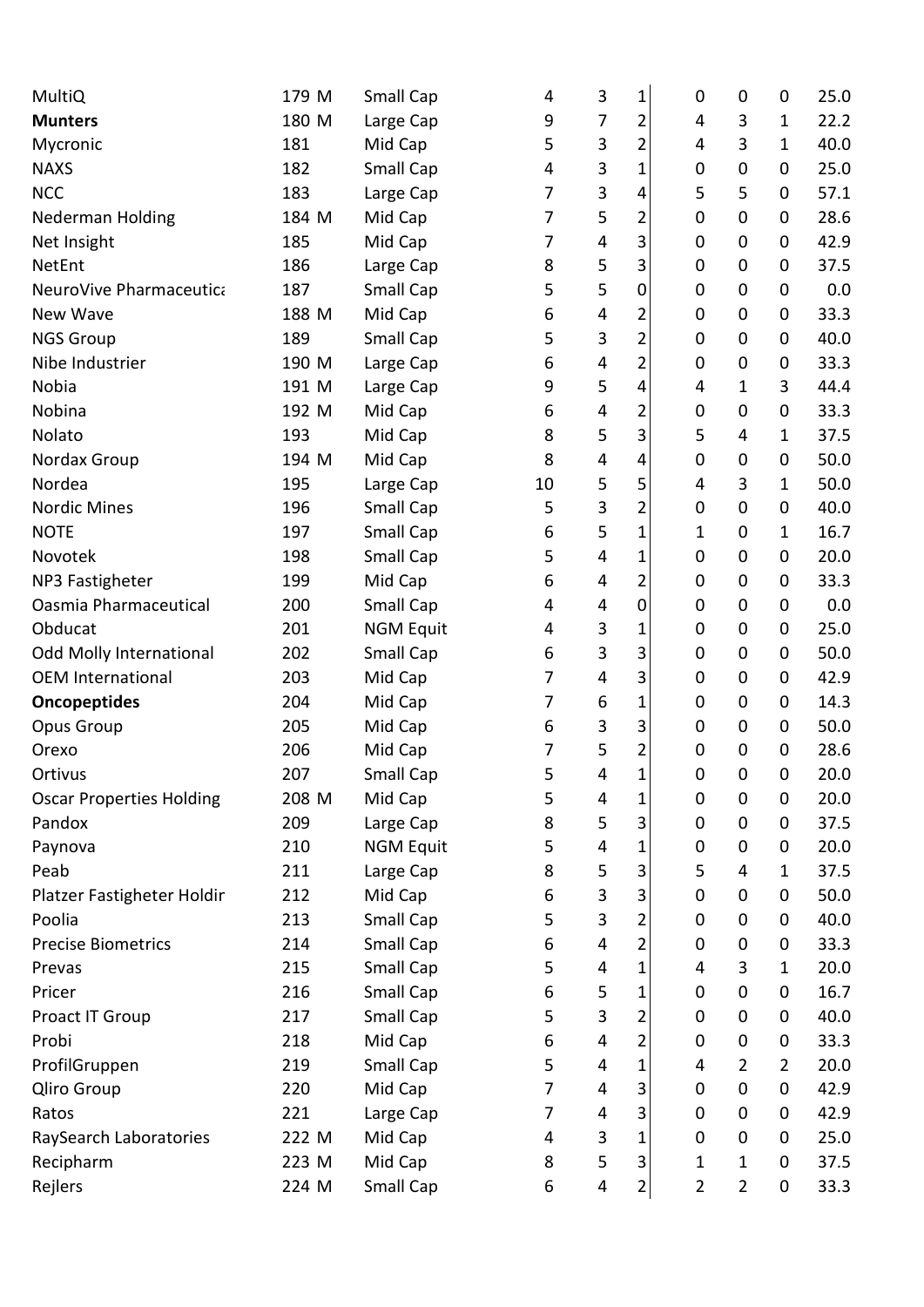| <b>Rezidor Hotel Group</b><br>226<br>8<br>8<br>$\pmb{0}$<br>Mid Cap<br>1<br>0<br>1<br>Small Cap<br>2<br><b>RNB</b><br>227<br>$\pmb{0}$<br>0<br>6<br>4<br>0<br>Small Cap<br>5<br>$\mathbf 1$<br>3<br>228<br>4<br>Rottneros<br>4<br>1<br>Saab<br>6<br>229 M<br>Large Cap<br>10<br>4<br>6<br>5<br>1<br>5<br>230 M<br>Large Cap<br>6<br>1<br>$\mathbf 0$<br>0<br>Sagax<br>0<br>5<br>3<br>Sandvik<br>8<br>231 M<br>0<br>Large Cap<br>4<br>4<br>5<br>3<br>SAS<br>232<br>Mid Cap<br>8<br>9<br>6<br>3<br>5<br>$\mathbf 1$<br>$\overline{2}$<br>$\overline{2}$<br>SBC Sveriges Bostadsrätts<br>233<br><b>NGM Equit</b><br>6<br>$\mathbf 0$<br>5<br>5<br>6<br>$\overline{2}$<br><b>SCA</b><br>234 M<br>Large Cap<br>10<br>4<br>8<br>Scandi Standard<br>235<br>Mid Cap<br>1<br>$\mathbf 0$<br>0<br>9<br>0<br>3<br>6<br><b>Scandic Hotels Group</b><br>Mid Cap<br>9<br>$\overline{2}$<br>$\overline{2}$<br>236<br>0<br>3<br>$\overline{2}$<br><b>Seamless Distribution</b><br>Small Cap<br>5<br>237 M<br>0<br>0<br>0<br>7<br>3<br>238 M<br>4<br><b>SEB</b><br>Large Cap<br>11<br>4<br>1<br>6<br>7<br>$\mathbf 1$<br>2<br>$\overline{2}$<br>239 M<br>Mid Cap<br>Sectra<br>4<br>3<br>6<br>2<br>$\overline{2}$<br>Securitas<br>240 M<br>Large Cap<br>9<br>4<br>$\ensuremath{\mathsf{3}}$<br>$\overline{2}$<br>5<br>3<br>241<br>Small Cap<br>$\mathbf{1}$<br>4<br>Semcon<br>3<br>3<br>Mid Cap<br>Sensys Gatso Group<br>242<br>6<br>$\mathbf 0$<br>0<br>0<br>2<br><b>Serneke Group</b><br>243 M<br>Mid Cap<br>6<br>4<br>$\mathbf 0$<br>0<br>0<br>2<br>SinterCast<br>Small Cap<br>5<br>244 M<br>7<br>0<br>$\pmb{0}$<br>0<br>5<br>4<br>5<br>Skanska<br>245 M<br>Large Cap<br>9<br>5<br>0<br>3<br>7<br><b>SKF</b><br>246 M<br>10<br>4<br>$\overline{4}$<br>0<br>Large Cap<br>5<br>2<br>SkiStar<br>247 M<br>Mid Cap<br>7<br>$\overline{2}$<br>1<br>$\mathbf{1}$<br>$\overline{\mathbf{c}}$<br>Softronic<br>Small Cap<br>3<br>$\overline{2}$<br>248 M<br>4<br>6<br>1<br>5<br>$\mathbf 0$<br>Sotkamo Silver<br>5<br>249<br><b>NGM Equit</b><br>0<br>$\pmb{0}$<br>0<br>3<br>Small Cap<br>3<br>6<br>$\mathbf 0$<br>0<br>250<br>0<br>Sportamore<br>6<br>3<br>6<br>6<br><b>SSAB</b><br>9<br>0<br>251 M<br>Large Cap<br><b>SSM Holding</b><br>252<br>Mid Cap<br>6<br>1<br>$\mathbf 0$<br>0<br>7<br>0<br>3<br>$\overline{0}$<br>253<br>Small Cap<br>3<br>Stockwik<br>0<br>0<br>0<br>5<br>5<br>$\pmb{0}$<br><b>Strax</b><br>254 M<br>Small Cap<br>$\pmb{0}$<br>$\boldsymbol{0}$<br>$\boldsymbol{0}$<br>Studsvik<br>255<br>Small Cap<br>6<br>4<br>$\overline{2}$<br>$\overline{2}$<br>2<br>4<br>$\overline{2}$<br>Svedbergs<br>Small Cap<br>$\overline{2}$<br>256<br>6<br>1<br>$\mathbf{1}$<br>4<br>$\overline{\mathbf{c}}$<br>Svolder<br>257<br>Mid Cap<br>4<br>0<br>$\pmb{0}$<br>0<br>6<br>3<br>3<br>8<br>6<br>258 M<br>Large Cap<br>4<br>4<br>Sweco<br>5<br>Swedbank<br>259<br>9<br>$\overline{2}$<br>$\overline{2}$<br>Large Cap<br>4<br>4<br><b>Swedish Match</b><br>$\mathbf{1}$<br>260<br>Large Cap<br>4<br>3<br>5<br>4<br>7<br>3<br>Swedish Orphan Biovitrur<br>4<br>2<br>261<br>Large Cap<br>6<br>4<br>1<br>Swedol<br>262<br>Small Cap<br>5<br>2<br>$\pmb{0}$<br>0<br>7<br>0<br>4<br>$\mathbf 1$<br>263<br>Mid Cap<br>5<br>2<br>$\overline{2}$<br>Systemair<br>0<br>Tele2<br>264<br>8<br>$\pmb{0}$<br>Large Cap<br>4<br>4<br>$\pmb{0}$<br>0<br>265<br>8<br>6<br>$\mathbf{3}$<br>3<br>Telia Company<br>Large Cap<br>4<br>4<br><b>Tethys Oil</b><br>8<br>6<br>266 M<br>Mid Cap<br>2<br>0<br>$\mathbf 0$<br>0<br>3<br><b>TF Bank</b><br>267<br>MidCap<br>3<br>6<br>0<br>$\mathbf 0$<br>0<br>3<br>3<br><b>Thule Group</b><br>268<br>Large Cap<br>6<br>0<br>$\mathbf 0$<br>0 | <b>Resurs Holding</b> | 225 | Large Cap | 8 | 6 | 2 | 0 | $\mathbf 0$ | 0 | 25.0   |
|---------------------------------------------------------------------------------------------------------------------------------------------------------------------------------------------------------------------------------------------------------------------------------------------------------------------------------------------------------------------------------------------------------------------------------------------------------------------------------------------------------------------------------------------------------------------------------------------------------------------------------------------------------------------------------------------------------------------------------------------------------------------------------------------------------------------------------------------------------------------------------------------------------------------------------------------------------------------------------------------------------------------------------------------------------------------------------------------------------------------------------------------------------------------------------------------------------------------------------------------------------------------------------------------------------------------------------------------------------------------------------------------------------------------------------------------------------------------------------------------------------------------------------------------------------------------------------------------------------------------------------------------------------------------------------------------------------------------------------------------------------------------------------------------------------------------------------------------------------------------------------------------------------------------------------------------------------------------------------------------------------------------------------------------------------------------------------------------------------------------------------------------------------------------------------------------------------------------------------------------------------------------------------------------------------------------------------------------------------------------------------------------------------------------------------------------------------------------------------------------------------------------------------------------------------------------------------------------------------------------------------------------------------------------------------------------------------------------------------------------------------------------------------------------------------------------------------------------------------------------------------------------------------------------------------------------------------------------------------------------------------------------------------------------------------------------------------------------------------------------------------------------------------------------------------------------------------------------------------------------------------------------------------------------------------------------------------------------------------------------------------------------------------------------------------------------------------------------------------------------------------------------------------------------------------------------------------------------------------------------------------------------------|-----------------------|-----|-----------|---|---|---|---|-------------|---|--------|
|                                                                                                                                                                                                                                                                                                                                                                                                                                                                                                                                                                                                                                                                                                                                                                                                                                                                                                                                                                                                                                                                                                                                                                                                                                                                                                                                                                                                                                                                                                                                                                                                                                                                                                                                                                                                                                                                                                                                                                                                                                                                                                                                                                                                                                                                                                                                                                                                                                                                                                                                                                                                                                                                                                                                                                                                                                                                                                                                                                                                                                                                                                                                                                                                                                                                                                                                                                                                                                                                                                                                                                                                                                                   |                       |     |           |   |   |   |   |             |   | 0.0    |
|                                                                                                                                                                                                                                                                                                                                                                                                                                                                                                                                                                                                                                                                                                                                                                                                                                                                                                                                                                                                                                                                                                                                                                                                                                                                                                                                                                                                                                                                                                                                                                                                                                                                                                                                                                                                                                                                                                                                                                                                                                                                                                                                                                                                                                                                                                                                                                                                                                                                                                                                                                                                                                                                                                                                                                                                                                                                                                                                                                                                                                                                                                                                                                                                                                                                                                                                                                                                                                                                                                                                                                                                                                                   |                       |     |           |   |   |   |   |             |   | 33.3   |
|                                                                                                                                                                                                                                                                                                                                                                                                                                                                                                                                                                                                                                                                                                                                                                                                                                                                                                                                                                                                                                                                                                                                                                                                                                                                                                                                                                                                                                                                                                                                                                                                                                                                                                                                                                                                                                                                                                                                                                                                                                                                                                                                                                                                                                                                                                                                                                                                                                                                                                                                                                                                                                                                                                                                                                                                                                                                                                                                                                                                                                                                                                                                                                                                                                                                                                                                                                                                                                                                                                                                                                                                                                                   |                       |     |           |   |   |   |   |             |   | 20.0   |
|                                                                                                                                                                                                                                                                                                                                                                                                                                                                                                                                                                                                                                                                                                                                                                                                                                                                                                                                                                                                                                                                                                                                                                                                                                                                                                                                                                                                                                                                                                                                                                                                                                                                                                                                                                                                                                                                                                                                                                                                                                                                                                                                                                                                                                                                                                                                                                                                                                                                                                                                                                                                                                                                                                                                                                                                                                                                                                                                                                                                                                                                                                                                                                                                                                                                                                                                                                                                                                                                                                                                                                                                                                                   |                       |     |           |   |   |   |   |             |   | 40.0   |
|                                                                                                                                                                                                                                                                                                                                                                                                                                                                                                                                                                                                                                                                                                                                                                                                                                                                                                                                                                                                                                                                                                                                                                                                                                                                                                                                                                                                                                                                                                                                                                                                                                                                                                                                                                                                                                                                                                                                                                                                                                                                                                                                                                                                                                                                                                                                                                                                                                                                                                                                                                                                                                                                                                                                                                                                                                                                                                                                                                                                                                                                                                                                                                                                                                                                                                                                                                                                                                                                                                                                                                                                                                                   |                       |     |           |   |   |   |   |             |   | 16.7   |
|                                                                                                                                                                                                                                                                                                                                                                                                                                                                                                                                                                                                                                                                                                                                                                                                                                                                                                                                                                                                                                                                                                                                                                                                                                                                                                                                                                                                                                                                                                                                                                                                                                                                                                                                                                                                                                                                                                                                                                                                                                                                                                                                                                                                                                                                                                                                                                                                                                                                                                                                                                                                                                                                                                                                                                                                                                                                                                                                                                                                                                                                                                                                                                                                                                                                                                                                                                                                                                                                                                                                                                                                                                                   |                       |     |           |   |   |   |   |             |   | 37.5   |
|                                                                                                                                                                                                                                                                                                                                                                                                                                                                                                                                                                                                                                                                                                                                                                                                                                                                                                                                                                                                                                                                                                                                                                                                                                                                                                                                                                                                                                                                                                                                                                                                                                                                                                                                                                                                                                                                                                                                                                                                                                                                                                                                                                                                                                                                                                                                                                                                                                                                                                                                                                                                                                                                                                                                                                                                                                                                                                                                                                                                                                                                                                                                                                                                                                                                                                                                                                                                                                                                                                                                                                                                                                                   |                       |     |           |   |   |   |   |             |   | 37.5   |
|                                                                                                                                                                                                                                                                                                                                                                                                                                                                                                                                                                                                                                                                                                                                                                                                                                                                                                                                                                                                                                                                                                                                                                                                                                                                                                                                                                                                                                                                                                                                                                                                                                                                                                                                                                                                                                                                                                                                                                                                                                                                                                                                                                                                                                                                                                                                                                                                                                                                                                                                                                                                                                                                                                                                                                                                                                                                                                                                                                                                                                                                                                                                                                                                                                                                                                                                                                                                                                                                                                                                                                                                                                                   |                       |     |           |   |   |   |   |             |   | 16.7   |
|                                                                                                                                                                                                                                                                                                                                                                                                                                                                                                                                                                                                                                                                                                                                                                                                                                                                                                                                                                                                                                                                                                                                                                                                                                                                                                                                                                                                                                                                                                                                                                                                                                                                                                                                                                                                                                                                                                                                                                                                                                                                                                                                                                                                                                                                                                                                                                                                                                                                                                                                                                                                                                                                                                                                                                                                                                                                                                                                                                                                                                                                                                                                                                                                                                                                                                                                                                                                                                                                                                                                                                                                                                                   |                       |     |           |   |   |   |   |             |   | 50.0   |
|                                                                                                                                                                                                                                                                                                                                                                                                                                                                                                                                                                                                                                                                                                                                                                                                                                                                                                                                                                                                                                                                                                                                                                                                                                                                                                                                                                                                                                                                                                                                                                                                                                                                                                                                                                                                                                                                                                                                                                                                                                                                                                                                                                                                                                                                                                                                                                                                                                                                                                                                                                                                                                                                                                                                                                                                                                                                                                                                                                                                                                                                                                                                                                                                                                                                                                                                                                                                                                                                                                                                                                                                                                                   |                       |     |           |   |   |   |   |             |   | 11.1   |
|                                                                                                                                                                                                                                                                                                                                                                                                                                                                                                                                                                                                                                                                                                                                                                                                                                                                                                                                                                                                                                                                                                                                                                                                                                                                                                                                                                                                                                                                                                                                                                                                                                                                                                                                                                                                                                                                                                                                                                                                                                                                                                                                                                                                                                                                                                                                                                                                                                                                                                                                                                                                                                                                                                                                                                                                                                                                                                                                                                                                                                                                                                                                                                                                                                                                                                                                                                                                                                                                                                                                                                                                                                                   |                       |     |           |   |   |   |   |             |   | 33.3   |
|                                                                                                                                                                                                                                                                                                                                                                                                                                                                                                                                                                                                                                                                                                                                                                                                                                                                                                                                                                                                                                                                                                                                                                                                                                                                                                                                                                                                                                                                                                                                                                                                                                                                                                                                                                                                                                                                                                                                                                                                                                                                                                                                                                                                                                                                                                                                                                                                                                                                                                                                                                                                                                                                                                                                                                                                                                                                                                                                                                                                                                                                                                                                                                                                                                                                                                                                                                                                                                                                                                                                                                                                                                                   |                       |     |           |   |   |   |   |             |   | 40.0   |
|                                                                                                                                                                                                                                                                                                                                                                                                                                                                                                                                                                                                                                                                                                                                                                                                                                                                                                                                                                                                                                                                                                                                                                                                                                                                                                                                                                                                                                                                                                                                                                                                                                                                                                                                                                                                                                                                                                                                                                                                                                                                                                                                                                                                                                                                                                                                                                                                                                                                                                                                                                                                                                                                                                                                                                                                                                                                                                                                                                                                                                                                                                                                                                                                                                                                                                                                                                                                                                                                                                                                                                                                                                                   |                       |     |           |   |   |   |   |             |   | 36.4   |
|                                                                                                                                                                                                                                                                                                                                                                                                                                                                                                                                                                                                                                                                                                                                                                                                                                                                                                                                                                                                                                                                                                                                                                                                                                                                                                                                                                                                                                                                                                                                                                                                                                                                                                                                                                                                                                                                                                                                                                                                                                                                                                                                                                                                                                                                                                                                                                                                                                                                                                                                                                                                                                                                                                                                                                                                                                                                                                                                                                                                                                                                                                                                                                                                                                                                                                                                                                                                                                                                                                                                                                                                                                                   |                       |     |           |   |   |   |   |             |   | 14.3   |
|                                                                                                                                                                                                                                                                                                                                                                                                                                                                                                                                                                                                                                                                                                                                                                                                                                                                                                                                                                                                                                                                                                                                                                                                                                                                                                                                                                                                                                                                                                                                                                                                                                                                                                                                                                                                                                                                                                                                                                                                                                                                                                                                                                                                                                                                                                                                                                                                                                                                                                                                                                                                                                                                                                                                                                                                                                                                                                                                                                                                                                                                                                                                                                                                                                                                                                                                                                                                                                                                                                                                                                                                                                                   |                       |     |           |   |   |   |   |             |   | 33.3   |
|                                                                                                                                                                                                                                                                                                                                                                                                                                                                                                                                                                                                                                                                                                                                                                                                                                                                                                                                                                                                                                                                                                                                                                                                                                                                                                                                                                                                                                                                                                                                                                                                                                                                                                                                                                                                                                                                                                                                                                                                                                                                                                                                                                                                                                                                                                                                                                                                                                                                                                                                                                                                                                                                                                                                                                                                                                                                                                                                                                                                                                                                                                                                                                                                                                                                                                                                                                                                                                                                                                                                                                                                                                                   |                       |     |           |   |   |   |   |             |   | 40.0   |
|                                                                                                                                                                                                                                                                                                                                                                                                                                                                                                                                                                                                                                                                                                                                                                                                                                                                                                                                                                                                                                                                                                                                                                                                                                                                                                                                                                                                                                                                                                                                                                                                                                                                                                                                                                                                                                                                                                                                                                                                                                                                                                                                                                                                                                                                                                                                                                                                                                                                                                                                                                                                                                                                                                                                                                                                                                                                                                                                                                                                                                                                                                                                                                                                                                                                                                                                                                                                                                                                                                                                                                                                                                                   |                       |     |           |   |   |   |   |             |   | 50.0   |
|                                                                                                                                                                                                                                                                                                                                                                                                                                                                                                                                                                                                                                                                                                                                                                                                                                                                                                                                                                                                                                                                                                                                                                                                                                                                                                                                                                                                                                                                                                                                                                                                                                                                                                                                                                                                                                                                                                                                                                                                                                                                                                                                                                                                                                                                                                                                                                                                                                                                                                                                                                                                                                                                                                                                                                                                                                                                                                                                                                                                                                                                                                                                                                                                                                                                                                                                                                                                                                                                                                                                                                                                                                                   |                       |     |           |   |   |   |   |             |   | 33.3   |
|                                                                                                                                                                                                                                                                                                                                                                                                                                                                                                                                                                                                                                                                                                                                                                                                                                                                                                                                                                                                                                                                                                                                                                                                                                                                                                                                                                                                                                                                                                                                                                                                                                                                                                                                                                                                                                                                                                                                                                                                                                                                                                                                                                                                                                                                                                                                                                                                                                                                                                                                                                                                                                                                                                                                                                                                                                                                                                                                                                                                                                                                                                                                                                                                                                                                                                                                                                                                                                                                                                                                                                                                                                                   |                       |     |           |   |   |   |   |             |   | 28.6   |
|                                                                                                                                                                                                                                                                                                                                                                                                                                                                                                                                                                                                                                                                                                                                                                                                                                                                                                                                                                                                                                                                                                                                                                                                                                                                                                                                                                                                                                                                                                                                                                                                                                                                                                                                                                                                                                                                                                                                                                                                                                                                                                                                                                                                                                                                                                                                                                                                                                                                                                                                                                                                                                                                                                                                                                                                                                                                                                                                                                                                                                                                                                                                                                                                                                                                                                                                                                                                                                                                                                                                                                                                                                                   |                       |     |           |   |   |   |   |             |   | 44.4   |
|                                                                                                                                                                                                                                                                                                                                                                                                                                                                                                                                                                                                                                                                                                                                                                                                                                                                                                                                                                                                                                                                                                                                                                                                                                                                                                                                                                                                                                                                                                                                                                                                                                                                                                                                                                                                                                                                                                                                                                                                                                                                                                                                                                                                                                                                                                                                                                                                                                                                                                                                                                                                                                                                                                                                                                                                                                                                                                                                                                                                                                                                                                                                                                                                                                                                                                                                                                                                                                                                                                                                                                                                                                                   |                       |     |           |   |   |   |   |             |   | 30.0   |
|                                                                                                                                                                                                                                                                                                                                                                                                                                                                                                                                                                                                                                                                                                                                                                                                                                                                                                                                                                                                                                                                                                                                                                                                                                                                                                                                                                                                                                                                                                                                                                                                                                                                                                                                                                                                                                                                                                                                                                                                                                                                                                                                                                                                                                                                                                                                                                                                                                                                                                                                                                                                                                                                                                                                                                                                                                                                                                                                                                                                                                                                                                                                                                                                                                                                                                                                                                                                                                                                                                                                                                                                                                                   |                       |     |           |   |   |   |   |             |   | 28.6   |
|                                                                                                                                                                                                                                                                                                                                                                                                                                                                                                                                                                                                                                                                                                                                                                                                                                                                                                                                                                                                                                                                                                                                                                                                                                                                                                                                                                                                                                                                                                                                                                                                                                                                                                                                                                                                                                                                                                                                                                                                                                                                                                                                                                                                                                                                                                                                                                                                                                                                                                                                                                                                                                                                                                                                                                                                                                                                                                                                                                                                                                                                                                                                                                                                                                                                                                                                                                                                                                                                                                                                                                                                                                                   |                       |     |           |   |   |   |   |             |   | 33.3   |
|                                                                                                                                                                                                                                                                                                                                                                                                                                                                                                                                                                                                                                                                                                                                                                                                                                                                                                                                                                                                                                                                                                                                                                                                                                                                                                                                                                                                                                                                                                                                                                                                                                                                                                                                                                                                                                                                                                                                                                                                                                                                                                                                                                                                                                                                                                                                                                                                                                                                                                                                                                                                                                                                                                                                                                                                                                                                                                                                                                                                                                                                                                                                                                                                                                                                                                                                                                                                                                                                                                                                                                                                                                                   |                       |     |           |   |   |   |   |             |   | 0.0    |
|                                                                                                                                                                                                                                                                                                                                                                                                                                                                                                                                                                                                                                                                                                                                                                                                                                                                                                                                                                                                                                                                                                                                                                                                                                                                                                                                                                                                                                                                                                                                                                                                                                                                                                                                                                                                                                                                                                                                                                                                                                                                                                                                                                                                                                                                                                                                                                                                                                                                                                                                                                                                                                                                                                                                                                                                                                                                                                                                                                                                                                                                                                                                                                                                                                                                                                                                                                                                                                                                                                                                                                                                                                                   |                       |     |           |   |   |   |   |             |   | 50.0   |
|                                                                                                                                                                                                                                                                                                                                                                                                                                                                                                                                                                                                                                                                                                                                                                                                                                                                                                                                                                                                                                                                                                                                                                                                                                                                                                                                                                                                                                                                                                                                                                                                                                                                                                                                                                                                                                                                                                                                                                                                                                                                                                                                                                                                                                                                                                                                                                                                                                                                                                                                                                                                                                                                                                                                                                                                                                                                                                                                                                                                                                                                                                                                                                                                                                                                                                                                                                                                                                                                                                                                                                                                                                                   |                       |     |           |   |   |   |   |             |   | 33.3   |
|                                                                                                                                                                                                                                                                                                                                                                                                                                                                                                                                                                                                                                                                                                                                                                                                                                                                                                                                                                                                                                                                                                                                                                                                                                                                                                                                                                                                                                                                                                                                                                                                                                                                                                                                                                                                                                                                                                                                                                                                                                                                                                                                                                                                                                                                                                                                                                                                                                                                                                                                                                                                                                                                                                                                                                                                                                                                                                                                                                                                                                                                                                                                                                                                                                                                                                                                                                                                                                                                                                                                                                                                                                                   |                       |     |           |   |   |   |   |             |   | 14.3   |
|                                                                                                                                                                                                                                                                                                                                                                                                                                                                                                                                                                                                                                                                                                                                                                                                                                                                                                                                                                                                                                                                                                                                                                                                                                                                                                                                                                                                                                                                                                                                                                                                                                                                                                                                                                                                                                                                                                                                                                                                                                                                                                                                                                                                                                                                                                                                                                                                                                                                                                                                                                                                                                                                                                                                                                                                                                                                                                                                                                                                                                                                                                                                                                                                                                                                                                                                                                                                                                                                                                                                                                                                                                                   |                       |     |           |   |   |   |   |             |   | 0.0    |
|                                                                                                                                                                                                                                                                                                                                                                                                                                                                                                                                                                                                                                                                                                                                                                                                                                                                                                                                                                                                                                                                                                                                                                                                                                                                                                                                                                                                                                                                                                                                                                                                                                                                                                                                                                                                                                                                                                                                                                                                                                                                                                                                                                                                                                                                                                                                                                                                                                                                                                                                                                                                                                                                                                                                                                                                                                                                                                                                                                                                                                                                                                                                                                                                                                                                                                                                                                                                                                                                                                                                                                                                                                                   |                       |     |           |   |   |   |   |             |   | 0.0    |
|                                                                                                                                                                                                                                                                                                                                                                                                                                                                                                                                                                                                                                                                                                                                                                                                                                                                                                                                                                                                                                                                                                                                                                                                                                                                                                                                                                                                                                                                                                                                                                                                                                                                                                                                                                                                                                                                                                                                                                                                                                                                                                                                                                                                                                                                                                                                                                                                                                                                                                                                                                                                                                                                                                                                                                                                                                                                                                                                                                                                                                                                                                                                                                                                                                                                                                                                                                                                                                                                                                                                                                                                                                                   |                       |     |           |   |   |   |   |             |   | 33.3   |
|                                                                                                                                                                                                                                                                                                                                                                                                                                                                                                                                                                                                                                                                                                                                                                                                                                                                                                                                                                                                                                                                                                                                                                                                                                                                                                                                                                                                                                                                                                                                                                                                                                                                                                                                                                                                                                                                                                                                                                                                                                                                                                                                                                                                                                                                                                                                                                                                                                                                                                                                                                                                                                                                                                                                                                                                                                                                                                                                                                                                                                                                                                                                                                                                                                                                                                                                                                                                                                                                                                                                                                                                                                                   |                       |     |           |   |   |   |   |             |   | 33.3   |
|                                                                                                                                                                                                                                                                                                                                                                                                                                                                                                                                                                                                                                                                                                                                                                                                                                                                                                                                                                                                                                                                                                                                                                                                                                                                                                                                                                                                                                                                                                                                                                                                                                                                                                                                                                                                                                                                                                                                                                                                                                                                                                                                                                                                                                                                                                                                                                                                                                                                                                                                                                                                                                                                                                                                                                                                                                                                                                                                                                                                                                                                                                                                                                                                                                                                                                                                                                                                                                                                                                                                                                                                                                                   |                       |     |           |   |   |   |   |             |   | 33.3   |
|                                                                                                                                                                                                                                                                                                                                                                                                                                                                                                                                                                                                                                                                                                                                                                                                                                                                                                                                                                                                                                                                                                                                                                                                                                                                                                                                                                                                                                                                                                                                                                                                                                                                                                                                                                                                                                                                                                                                                                                                                                                                                                                                                                                                                                                                                                                                                                                                                                                                                                                                                                                                                                                                                                                                                                                                                                                                                                                                                                                                                                                                                                                                                                                                                                                                                                                                                                                                                                                                                                                                                                                                                                                   |                       |     |           |   |   |   |   |             |   | 50.0   |
|                                                                                                                                                                                                                                                                                                                                                                                                                                                                                                                                                                                                                                                                                                                                                                                                                                                                                                                                                                                                                                                                                                                                                                                                                                                                                                                                                                                                                                                                                                                                                                                                                                                                                                                                                                                                                                                                                                                                                                                                                                                                                                                                                                                                                                                                                                                                                                                                                                                                                                                                                                                                                                                                                                                                                                                                                                                                                                                                                                                                                                                                                                                                                                                                                                                                                                                                                                                                                                                                                                                                                                                                                                                   |                       |     |           |   |   |   |   |             |   | 44.4   |
|                                                                                                                                                                                                                                                                                                                                                                                                                                                                                                                                                                                                                                                                                                                                                                                                                                                                                                                                                                                                                                                                                                                                                                                                                                                                                                                                                                                                                                                                                                                                                                                                                                                                                                                                                                                                                                                                                                                                                                                                                                                                                                                                                                                                                                                                                                                                                                                                                                                                                                                                                                                                                                                                                                                                                                                                                                                                                                                                                                                                                                                                                                                                                                                                                                                                                                                                                                                                                                                                                                                                                                                                                                                   |                       |     |           |   |   |   |   |             |   | 42.9   |
|                                                                                                                                                                                                                                                                                                                                                                                                                                                                                                                                                                                                                                                                                                                                                                                                                                                                                                                                                                                                                                                                                                                                                                                                                                                                                                                                                                                                                                                                                                                                                                                                                                                                                                                                                                                                                                                                                                                                                                                                                                                                                                                                                                                                                                                                                                                                                                                                                                                                                                                                                                                                                                                                                                                                                                                                                                                                                                                                                                                                                                                                                                                                                                                                                                                                                                                                                                                                                                                                                                                                                                                                                                                   |                       |     |           |   |   |   |   |             |   | 33.3   |
|                                                                                                                                                                                                                                                                                                                                                                                                                                                                                                                                                                                                                                                                                                                                                                                                                                                                                                                                                                                                                                                                                                                                                                                                                                                                                                                                                                                                                                                                                                                                                                                                                                                                                                                                                                                                                                                                                                                                                                                                                                                                                                                                                                                                                                                                                                                                                                                                                                                                                                                                                                                                                                                                                                                                                                                                                                                                                                                                                                                                                                                                                                                                                                                                                                                                                                                                                                                                                                                                                                                                                                                                                                                   |                       |     |           |   |   |   |   |             |   | 28.6   |
|                                                                                                                                                                                                                                                                                                                                                                                                                                                                                                                                                                                                                                                                                                                                                                                                                                                                                                                                                                                                                                                                                                                                                                                                                                                                                                                                                                                                                                                                                                                                                                                                                                                                                                                                                                                                                                                                                                                                                                                                                                                                                                                                                                                                                                                                                                                                                                                                                                                                                                                                                                                                                                                                                                                                                                                                                                                                                                                                                                                                                                                                                                                                                                                                                                                                                                                                                                                                                                                                                                                                                                                                                                                   |                       |     |           |   |   |   |   |             |   | 20.0   |
|                                                                                                                                                                                                                                                                                                                                                                                                                                                                                                                                                                                                                                                                                                                                                                                                                                                                                                                                                                                                                                                                                                                                                                                                                                                                                                                                                                                                                                                                                                                                                                                                                                                                                                                                                                                                                                                                                                                                                                                                                                                                                                                                                                                                                                                                                                                                                                                                                                                                                                                                                                                                                                                                                                                                                                                                                                                                                                                                                                                                                                                                                                                                                                                                                                                                                                                                                                                                                                                                                                                                                                                                                                                   |                       |     |           |   |   |   |   |             |   | 50.0   |
|                                                                                                                                                                                                                                                                                                                                                                                                                                                                                                                                                                                                                                                                                                                                                                                                                                                                                                                                                                                                                                                                                                                                                                                                                                                                                                                                                                                                                                                                                                                                                                                                                                                                                                                                                                                                                                                                                                                                                                                                                                                                                                                                                                                                                                                                                                                                                                                                                                                                                                                                                                                                                                                                                                                                                                                                                                                                                                                                                                                                                                                                                                                                                                                                                                                                                                                                                                                                                                                                                                                                                                                                                                                   |                       |     |           |   |   |   |   |             |   | 50.0   |
|                                                                                                                                                                                                                                                                                                                                                                                                                                                                                                                                                                                                                                                                                                                                                                                                                                                                                                                                                                                                                                                                                                                                                                                                                                                                                                                                                                                                                                                                                                                                                                                                                                                                                                                                                                                                                                                                                                                                                                                                                                                                                                                                                                                                                                                                                                                                                                                                                                                                                                                                                                                                                                                                                                                                                                                                                                                                                                                                                                                                                                                                                                                                                                                                                                                                                                                                                                                                                                                                                                                                                                                                                                                   |                       |     |           |   |   |   |   |             |   | 25.0   |
|                                                                                                                                                                                                                                                                                                                                                                                                                                                                                                                                                                                                                                                                                                                                                                                                                                                                                                                                                                                                                                                                                                                                                                                                                                                                                                                                                                                                                                                                                                                                                                                                                                                                                                                                                                                                                                                                                                                                                                                                                                                                                                                                                                                                                                                                                                                                                                                                                                                                                                                                                                                                                                                                                                                                                                                                                                                                                                                                                                                                                                                                                                                                                                                                                                                                                                                                                                                                                                                                                                                                                                                                                                                   |                       |     |           |   |   |   |   |             |   | 50.0   |
|                                                                                                                                                                                                                                                                                                                                                                                                                                                                                                                                                                                                                                                                                                                                                                                                                                                                                                                                                                                                                                                                                                                                                                                                                                                                                                                                                                                                                                                                                                                                                                                                                                                                                                                                                                                                                                                                                                                                                                                                                                                                                                                                                                                                                                                                                                                                                                                                                                                                                                                                                                                                                                                                                                                                                                                                                                                                                                                                                                                                                                                                                                                                                                                                                                                                                                                                                                                                                                                                                                                                                                                                                                                   |                       |     |           |   |   |   |   |             |   | $50.0$ |
| Tobii<br>269<br>Mid Cap<br>2<br>6<br>4<br>0<br>$\boldsymbol{0}$<br>$\boldsymbol{0}$                                                                                                                                                                                                                                                                                                                                                                                                                                                                                                                                                                                                                                                                                                                                                                                                                                                                                                                                                                                                                                                                                                                                                                                                                                                                                                                                                                                                                                                                                                                                                                                                                                                                                                                                                                                                                                                                                                                                                                                                                                                                                                                                                                                                                                                                                                                                                                                                                                                                                                                                                                                                                                                                                                                                                                                                                                                                                                                                                                                                                                                                                                                                                                                                                                                                                                                                                                                                                                                                                                                                                               |                       |     |           |   |   |   |   |             |   | 33.3   |
| Mid Cap<br>1<br>Traction<br>270 M<br>5<br>4<br>0<br>$\pmb{0}$<br>$\pmb{0}$                                                                                                                                                                                                                                                                                                                                                                                                                                                                                                                                                                                                                                                                                                                                                                                                                                                                                                                                                                                                                                                                                                                                                                                                                                                                                                                                                                                                                                                                                                                                                                                                                                                                                                                                                                                                                                                                                                                                                                                                                                                                                                                                                                                                                                                                                                                                                                                                                                                                                                                                                                                                                                                                                                                                                                                                                                                                                                                                                                                                                                                                                                                                                                                                                                                                                                                                                                                                                                                                                                                                                                        |                       |     |           |   |   |   |   |             |   | 20.0   |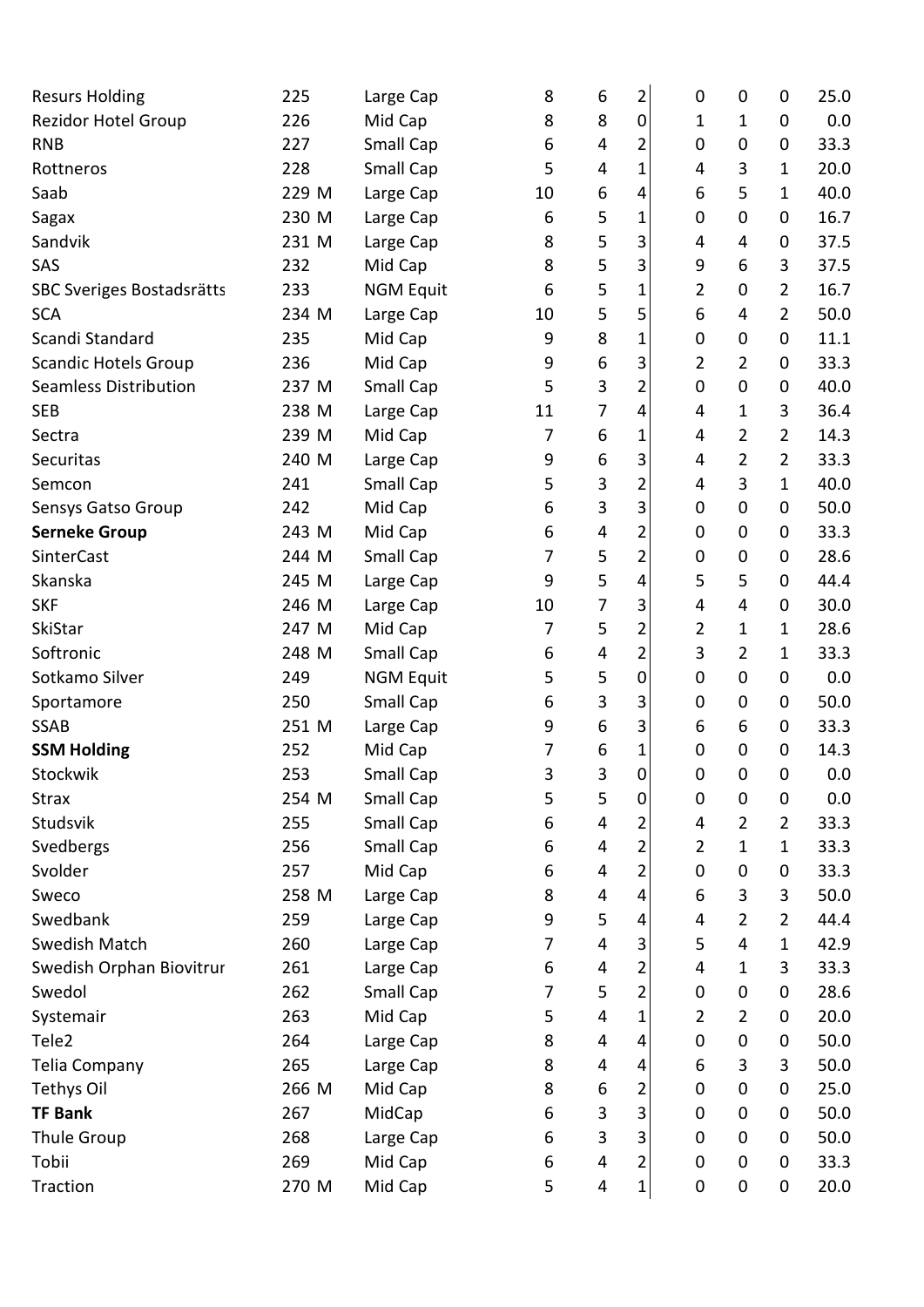| TradeDoubler               | 271   | Small Cap | 5  | 5               | 0              | 0           | 0              | $\mathbf 0$    | 0.0  |
|----------------------------|-------|-----------|----|-----------------|----------------|-------------|----------------|----------------|------|
| Trelleborg                 | 272 M | Large Cap | 8  | $\overline{5}$  | 3              | 4           | 4              | $\mathbf 0$    | 37.5 |
| Trention                   | 273   | Small Cap | 4  | 4               | 0              | 2           | $\overline{2}$ | $\mathbf 0$    | 0.0  |
| <b>Troax Group</b>         | 274 M | Mid Cap   | 6  | 4               | 2              | 2           | $\overline{2}$ | $\mathbf 0$    | 33.3 |
| Uniflex                    | 275   | Small Cap | 4  | $\overline{2}$  | 2              | 0           | 0              | 0              | 50.0 |
| <b>VBG Group</b>           | 276 M | Mid Cap   | 6  | 4               | 2              | 4           | $\overline{2}$ | $\overline{2}$ | 33.3 |
| Venue Retail Group         | 277   | Small Cap | 6  | 5               | 1              | 1           | 0              | $\mathbf{1}$   | 16.7 |
| Victoria Park              | 278   | Mid Cap   | 8  | 5               | 3              | 0           | 0              | 0              | 37.5 |
| <b>Viking Supply Ships</b> | 279   | Small Cap | 5  | 5               | 0              | 1           | $\mathbf{1}$   | $\mathbf 0$    | 0.0  |
| Vitec Software Group       | 280   | Mid Cap   | 5  | 3               | 2              | $\mathbf 0$ | 0              | 0              | 40.0 |
| Vitrolife                  | 281   | Mid Cap   | 6  | 4               | 2              | 0           | 0              | 0              | 33.3 |
| Volati                     | 282   | Mid Cap   | 5  | 3               | $\overline{2}$ | $\mathbf 0$ | 0              | $\mathbf 0$    | 40.0 |
| Volvo                      | 283 M | Large Cap | 11 | 7               | 4              | 5           | 3              | $\overline{2}$ | 36.4 |
| Wallenstam                 | 284   | Large Cap | 5  | $\overline{2}$  | 3              | 0           | 0              | 0              | 60.0 |
| Wihlborgs                  | 285 M | Large Cap | 7  | 4               | 3              | 0           | 0              | 0              | 42.9 |
| <b>Wilson Therapeutics</b> | 286   | Mid Cap   | 7  | 5               | 2              | 0           | 0              | 0              | 28.6 |
| <b>Wise Group</b>          | 287   | Small Cap | 6  | 3               | 3              | $\mathbf 0$ | 0              | 0              | 50.0 |
| <b>XANO Industri</b>       | 288   | Small Cap | 7  | 5               | 2              | 0           | 0              | 0              | 28.6 |
| <b>XVIVO Perfusion</b>     | 289   | Mid Cap   | 6  | 5               | 1              | 0           | 0              | 0              | 16.7 |
| ÅF                         | 290   | Large Cap | 8  | 5               | 3              | 4           | 4              | 0              | 37.5 |
| Öresund                    | 291   | Mid Cap   | 6  | 3               | 3              | 0           | 0              | $\mathbf 0$    | 50.0 |
| <b>Summa</b>               |       |           |    | 1,914 1,278 636 |                | 393         | 271            | 122            |      |

# Antal företag i olika segment av populationen

| Antal NGM-företag<br>Antal OMX-företag | 9<br>282 |      |
|----------------------------------------|----------|------|
| varav<br>Antal Large Cap-företag       | 81       |      |
|                                        |          |      |
| Totalt antal företag i populationen    | 291      |      |
| Antal företag utan stämmovalda kvinnor | 16       |      |
| varav                                  |          |      |
| Large Cap                              | 1        | Axis |
| Mid Cap + Small Cap                    | 10       |      |
| <b>NGM</b>                             | 5        |      |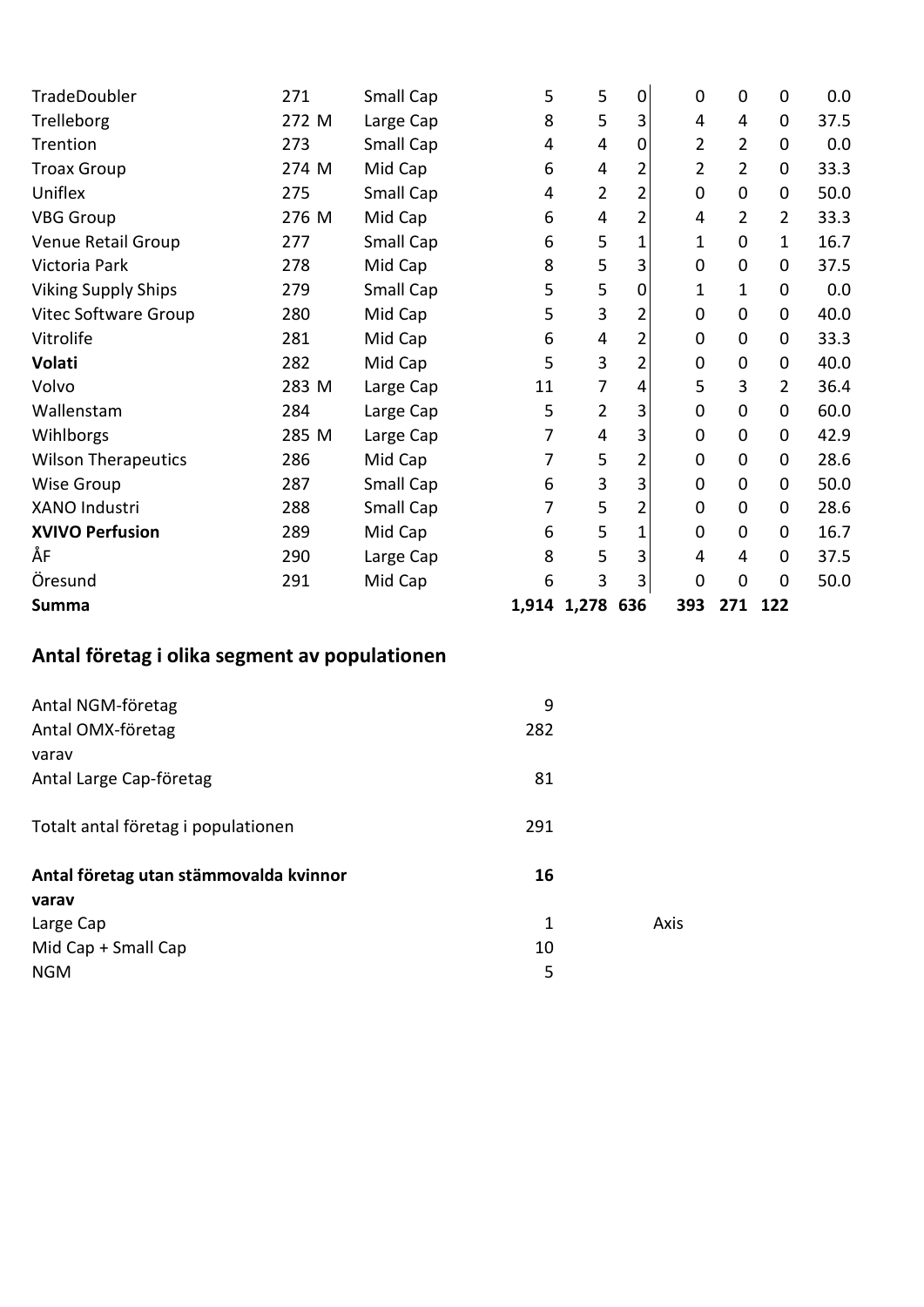# Data för beräkningar av kvinnoandelarna

| Stämmovalda                                   |       |            | Anställda |     |                 |          | Summa stämmo+anställda |   |           |
|-----------------------------------------------|-------|------------|-----------|-----|-----------------|----------|------------------------|---|-----------|
| Tot                                           | M     | K          | Tot       | M   | К               |          | Tot                    | M | К         |
| 1,914                                         | 1,278 | 636        | 393       | 271 | 122             |          | 2,307 1,549            |   | 758       |
|                                               |       |            |           |     | Totalt          |          | LC                     |   | MC+SC+NGM |
| Antal män (M) som VD i styrelsen              |       |            |           |     |                 | 82 varav | 40                     |   | 42        |
| Antal kvinnor (K) som VD i styrelsen          |       |            |           |     |                 | 2 varav  | 1                      |   | 1         |
|                                               |       |            |           |     |                 |          | LC                     |   | MC+SC+NGM |
| Antal stämmovalda totalt                      |       |            |           |     |                 |          | 643                    |   | 1,271     |
| Antal stämmovalda K                           |       |            |           |     |                 |          | 251                    |   | 385       |
| Antal anställda totalt                        |       |            |           |     |                 |          | 198                    |   | 195       |
| Antal anställda K                             |       |            |           |     |                 |          | 57                     |   | 65        |
|                                               |       |            |           |     | Totalt alla ftg |          | LC                     |   | MC+SC+NGM |
| Stämmovalda och anställda                     |       |            |           |     | 2,307           |          | 841                    |   | 1,466     |
| varav kvinnor                                 |       |            |           |     | 758             |          | 308                    |   | 450       |
| NasdaqOMX-företagen                           |       | Män VD     | 82        |     |                 |          |                        |   |           |
|                                               |       | Kvinnor VD | 3         |     |                 |          |                        |   |           |
| Large Cap-företagen                           |       | Totalt     |           |     |                 |          | 643                    |   |           |
|                                               |       | Kvinnor    |           |     |                 |          | 251                    |   |           |
| Kvinnoandelar                                 |       |            |           |     |                 |          |                        |   |           |
| Stämmovalda                                   |       |            |           |     |                 |          |                        |   |           |
| OMX plus NGM, inkl VD                         |       |            |           |     | 33.2            |          |                        |   |           |
| Exkl VD                                       |       |            |           |     | 34.6            |          |                        |   |           |
|                                               |       |            |           |     |                 |          |                        |   |           |
| Large Cap, inkl VD                            |       |            |           |     | 39.0            |          |                        |   |           |
| Exkl VD                                       |       |            |           |     | 41.5            |          |                        |   |           |
|                                               |       |            |           |     |                 |          |                        |   |           |
| MC+SC+NGM, inkl VD                            |       |            |           |     | 30.3            |          |                        |   |           |
| Exkl VD                                       |       |            |           |     | 31.3            |          |                        |   |           |
|                                               |       |            |           |     |                 |          |                        |   |           |
|                                               |       |            |           |     |                 |          |                        |   |           |
| Valda av anställda                            |       |            |           |     |                 |          |                        |   |           |
| OMX plus NGM                                  |       |            |           |     | 31.0<br>28.8    |          |                        |   |           |
| Large Cap<br>MC+SC+NGM                        |       |            |           |     | 33.3            |          |                        |   |           |
|                                               |       |            |           |     |                 |          |                        |   |           |
| Alla i styrelsen                              |       |            |           |     |                 |          |                        |   |           |
| Valda av stämma och av anställda, inkl VD     |       |            |           |     | 32.9            |          |                        |   |           |
| Valda av stämma och av anställda, exkl VD     |       |            |           |     | 34.0            |          |                        |   |           |
| Valda av stämma och av anställda, LC, inkl VD |       |            |           |     | 36.6            |          |                        |   |           |
| Valda av stämma och av anställda, LC, exkl VD |       |            |           |     | 38.4            |          |                        |   |           |
| Valda av stämma+anställda, MC+SC+NGM, inkl VD |       |            |           |     | 30.7            |          |                        |   |           |
| Valda av stämma+anställda, MC+SC+NGM, exkl VD |       |            |           |     | 31.6            |          |                        |   |           |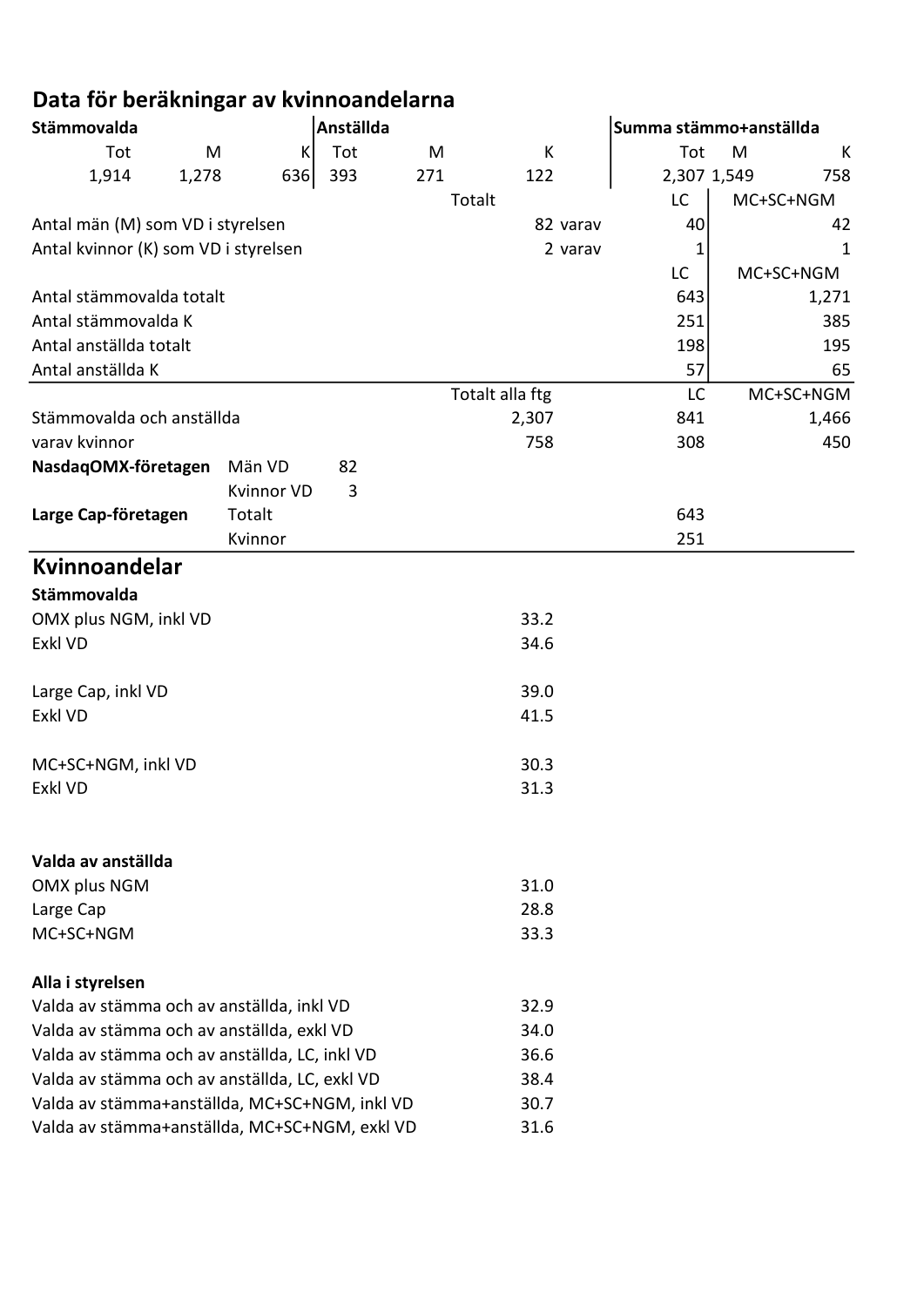#### Enbart NGM-företagen, 2017-06-10, antal styrelseledamöter

| Företag                             | <b>Börsvärde</b>   | Stämmovalda<br>VD |               |    |             |                | Valda av anst  |  |  |  |
|-------------------------------------|--------------------|-------------------|---------------|----|-------------|----------------|----------------|--|--|--|
|                                     | milj kr            |                   | <b>Totalt</b> | M  |             | K Totalt       | M              |  |  |  |
|                                     | 2017 maj styrelsen |                   |               |    |             |                |                |  |  |  |
|                                     |                    |                   |               |    |             |                |                |  |  |  |
| <b>AIK Fotboll</b>                  | 41                 |                   | 7             | 7  | 0           | 0              | 0              |  |  |  |
| Crown Energy                        | 1,354              |                   | 4             | 4  | $\mathbf 0$ | 0              | $\mathbf 0$    |  |  |  |
| <b>Glycorex Transplantation</b>     | 190                |                   | 4             | 3  | 1           | 0              | $\mathbf 0$    |  |  |  |
| Guideline Geo                       | 90                 |                   | 5             | 4  | 1           | 2              | $\overline{2}$ |  |  |  |
| LifeAssays                          | 73                 |                   | 4             | 4  | 0           | 0              | 0              |  |  |  |
| Obducat                             | 139                |                   | 7             | 5  | 2           | 0              | $\mathbf 0$    |  |  |  |
| Paynova                             | 183                |                   | 5             | 5  | 0           | 0              | 0              |  |  |  |
| SBC Sveriges BostadsrättsCentrum    | 1,001              |                   | 6             | 5  | 1           | $\overline{2}$ | 1              |  |  |  |
| Sotkamo Silver                      | 477                |                   | 5             | 5  | 0           | $\mathbf 0$    | $\mathbf 0$    |  |  |  |
| <b>Summa</b>                        | 3,548              |                   | 47            | 42 | 5           | 4              | 3              |  |  |  |
| Totala börsvärdet                   | 6,571,000          |                   |               |    |             |                |                |  |  |  |
| NGM i promille av totala börsvärdet | 0.5                |                   |               |    |             |                |                |  |  |  |

#### Reflektion

1. De nio NGM-företagen (3 proc av totalantalet företag i populationen) svarar för 0,5 promille av det totala börsvärdet för hela populationen

2. Inget NGM-företag har en kvinnna som VD.

3. I inget NGM-företag ingår VD i styrelsen

4. Kvinnoandelen för NGM-företagen är 10.6 proc

5. Antal NGM-företag utan stämmovalda kvinnor 5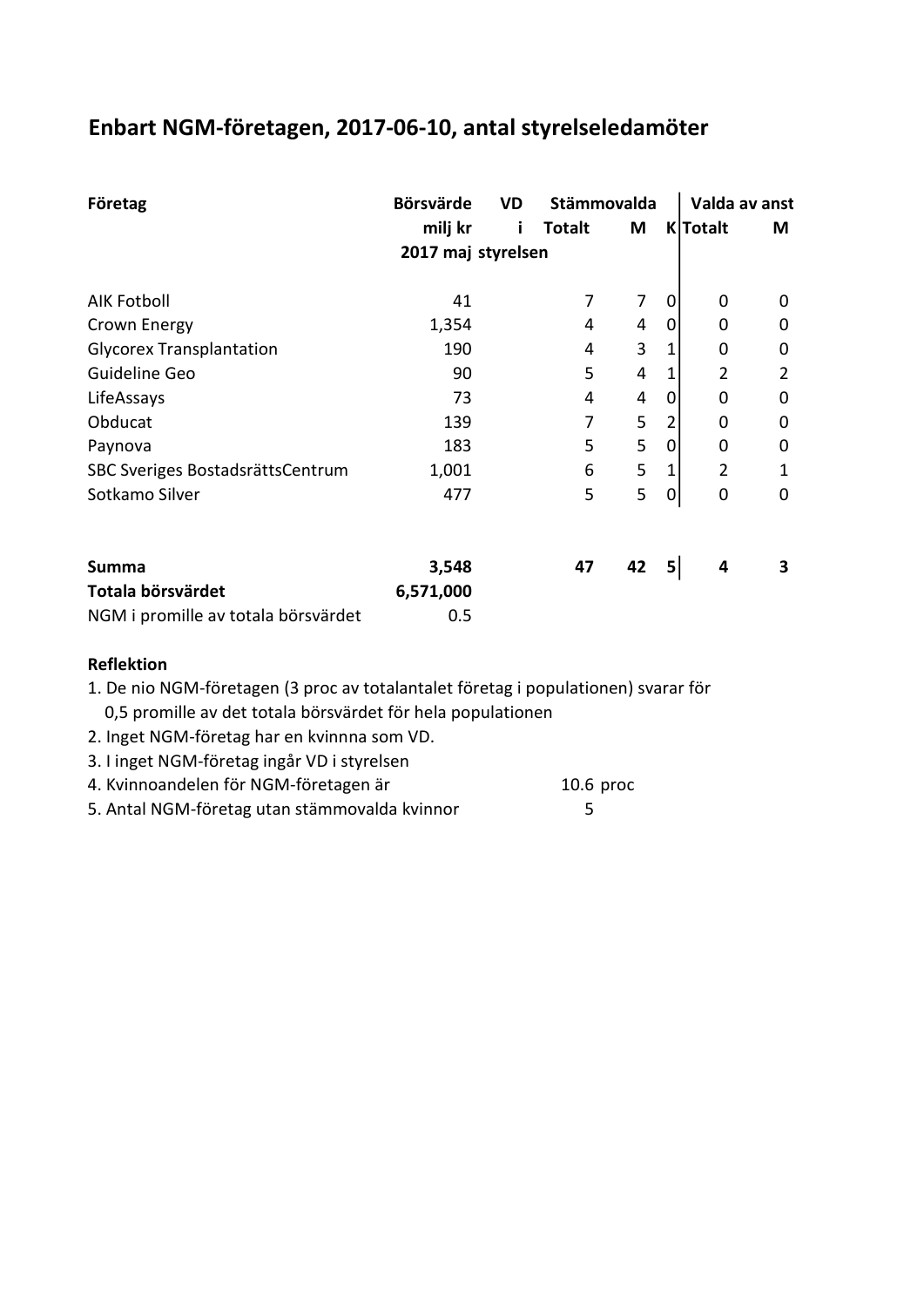#### ällda

- K
	-
	-
	-
	-
	-
- 
- 
- $\overline{0}$
-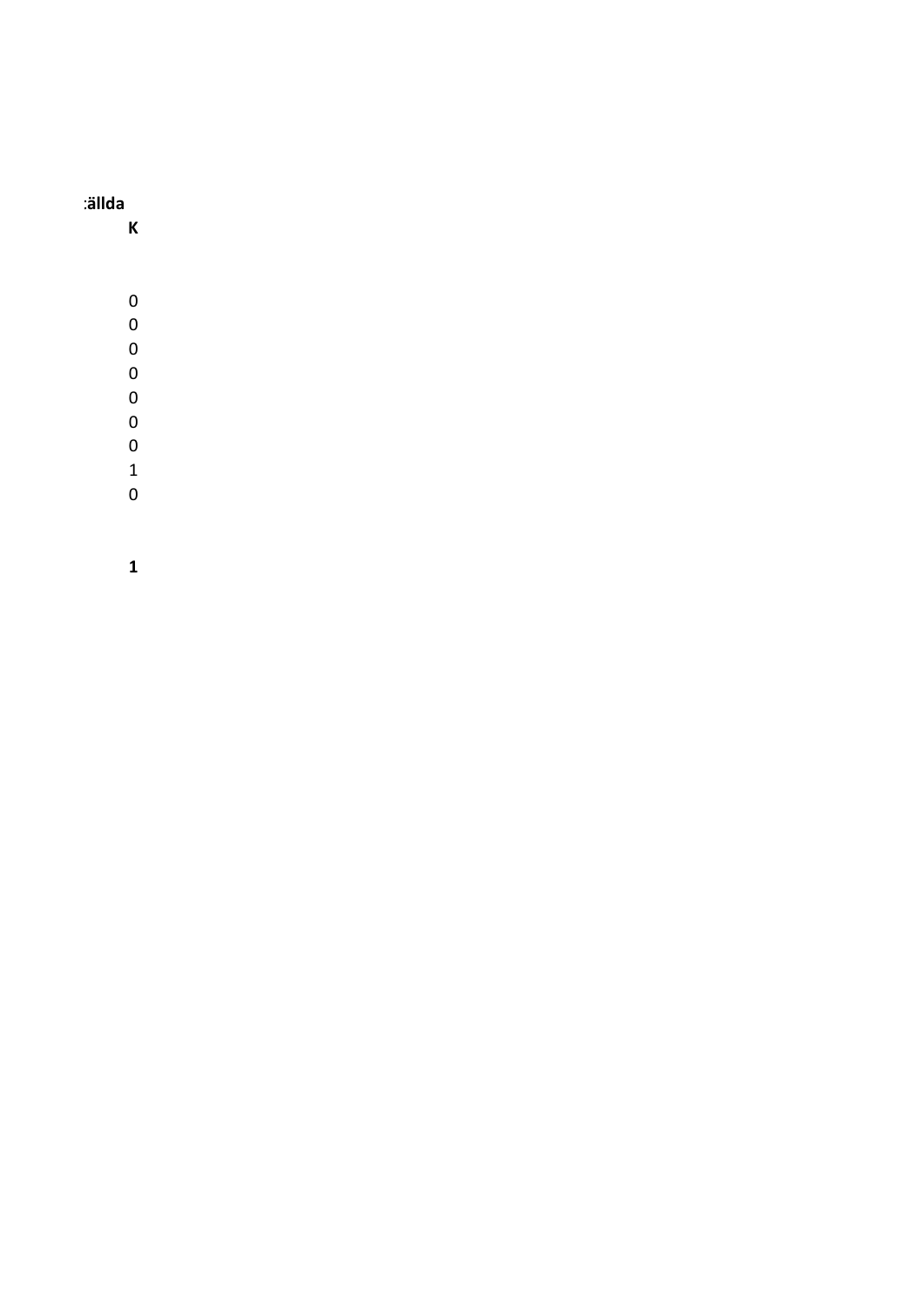## Kommentarer till beräkningarna

- 1. Budet på DGC One har inte lett till att iDGC Oneexkluderats
- 2. Om en manlig VD, som är styrelsemedlem, ej återväljs till styrelsen ökar kvinnoandelen.
- 3. Populationerna förändras över tid via nytillkomna resp avnoterade företag. Segmentindelningen i detta dokument gäller per 2017-01-02
- 4. Stämmovalda i OMX+NGM-företag innehåller inte suppleanter. Valda av anställda innehåller suppleanter.
- 5. De beräknade kvinnoandelarna är såsom om den valda populationen utgör "ett Sverige". Inget enskilt bolag har en angiven kvinnoandel (möjligen av en slump) Börsföretagen AIK Fotboll och Volvo har alltså samma vikt i procentsiffrorna. Spridningen för ett enskilt företags kvinnoandel är 0 till 67 procent.
	- 11 av 282 OMX-företag saknar stämmovalda kvinnor
		- 5 av 9 NGM-företag saknar stämmovalda kvinnor

 De NasdaqOMX-företag som har 0 stämmovalda kvinnor i styrelsen svarade 2017-05-24 för < 1 procent av det totala börsvärdet.

- 6. Kvinnoandelarna är beräknade på styrelserna enligt senaste stämma (årsstämma eller extra stämma) samt förtida avgångar därefter fram till 2017-06-10 för de stämmovalda ledamöterna. För de anställda är kvinnoandelarna hämtade från köpt statistik från Bolagsverket i slutet av maj 2017
- 7. Axis (klart för avnotering) och Rezidor (8 nya ledamöter 2017 och Kina-kontrollerat) har inga kvinnliga stämmovalda ledamötr
- 8. Suppleanter valda av årsstämma finns i bl a Fast Partner (Anders Keller), personliga suppleanten Stina Barchan för Jan Barchan i Net Insight, Tomas Westergren i Glycorex samt Johan Vogel i Heba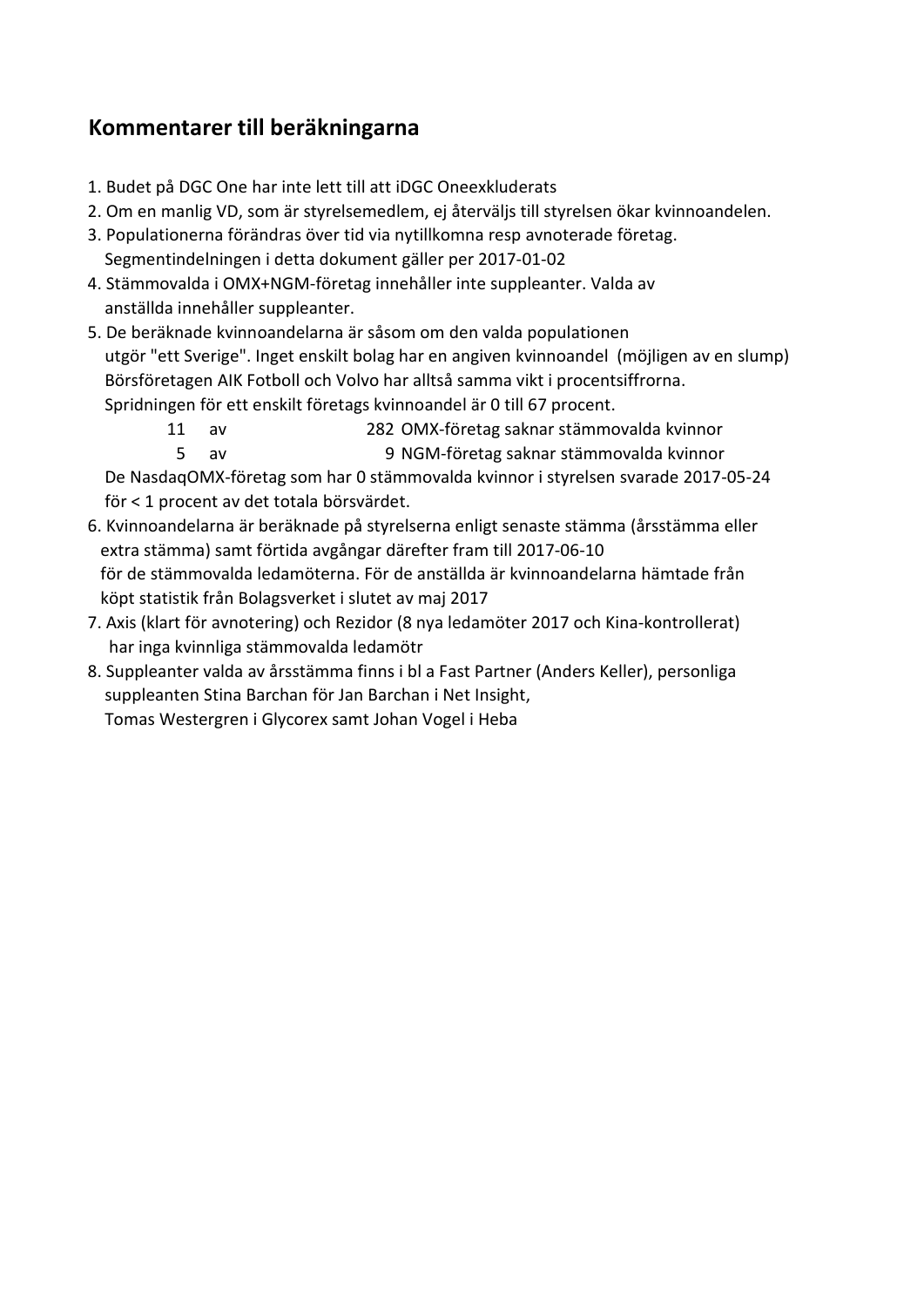## Totalpopulationens förändringar efter 2016-06-10

Nya företag efter 2016-06-10

|                                | Stämmovalda |                            | Kvinnoandel |
|--------------------------------|-------------|----------------------------|-------------|
|                                |             | Totalt antal varav kvinnor | i procent   |
| 1 AcadeMedia                   | 6           | 3                          | 50          |
| 2 Actic                        | 8           | 2                          | 25          |
| 3 Ahlsell                      | 9           | 3                          | 33          |
| 4 Alligator Bioscience         | 6           | 1                          | 17          |
| 5 Ambea                        | 7           | 3                          | 43          |
| 6 AQ Group                     | 5           | $\overline{2}$             | 40          |
| 7 B3IT Management              | 6           | 2                          | 33          |
| 8 Boozt                        | 8           | $\overline{2}$             | 25          |
| 9 Catella                      | 5           | $\mathbf 1$                | 20          |
| 10 Christian Berner Tech Trade | 6           | 3                          | 50          |
| 11 Edgeware                    | 6           | 1                          | 17          |
| 12 FM Mattsson Mora Group      | 6           | 2                          | 33          |
| 13 Instalco Intressenter       | 6           | 0                          | 0           |
| 14 Internationella Engelska Sk | 4           | 2                          | 50          |
| 15 Medicover                   | 9           | 2                          | 22          |
| 16 MIPS                        | 7           | $\mathbf 1$                | 14          |
| 17 Mr Green & Co               | 6           | 2                          | 33          |
| 18 Munters                     | 9           | $\overline{2}$             | 22          |
| 19 Oncopeptides                | 7           | 1                          | 14          |
| 20 Serneke Group               | 6           | 2                          | 33          |
| 21 SSM Holding                 | 7           | $\mathbf 1$                | 14          |
| 22 TF Bank                     | 6           | 3                          | 50          |
| 23 Volati                      | 5           | 2                          | 40          |
| 24 Xvivo Perfusion             | 6           | $\mathbf 1$                | 17          |
| <b>Summa</b>                   | 156         | 44                         | 28          |

#### Avnoterade efter 2016-06-10 eller begärd ännu ej genomförd avnotering

- IFS
- Nordnet
- Meda
- Transcom

#### Bud finns just nu på

|                                            | Totalt | м |  | Kvinnoandel |  |  |
|--------------------------------------------|--------|---|--|-------------|--|--|
| 1 Haldex                                   |        | 4 |  | 33.3        |  |  |
| 2 Arcam                                    |        | 5 |  | 28.6        |  |  |
| 3 DGC One                                  |        | ર |  | 40.0        |  |  |
| Uppköp avslutat men avnotering inte begärd |        |   |  |             |  |  |

Axis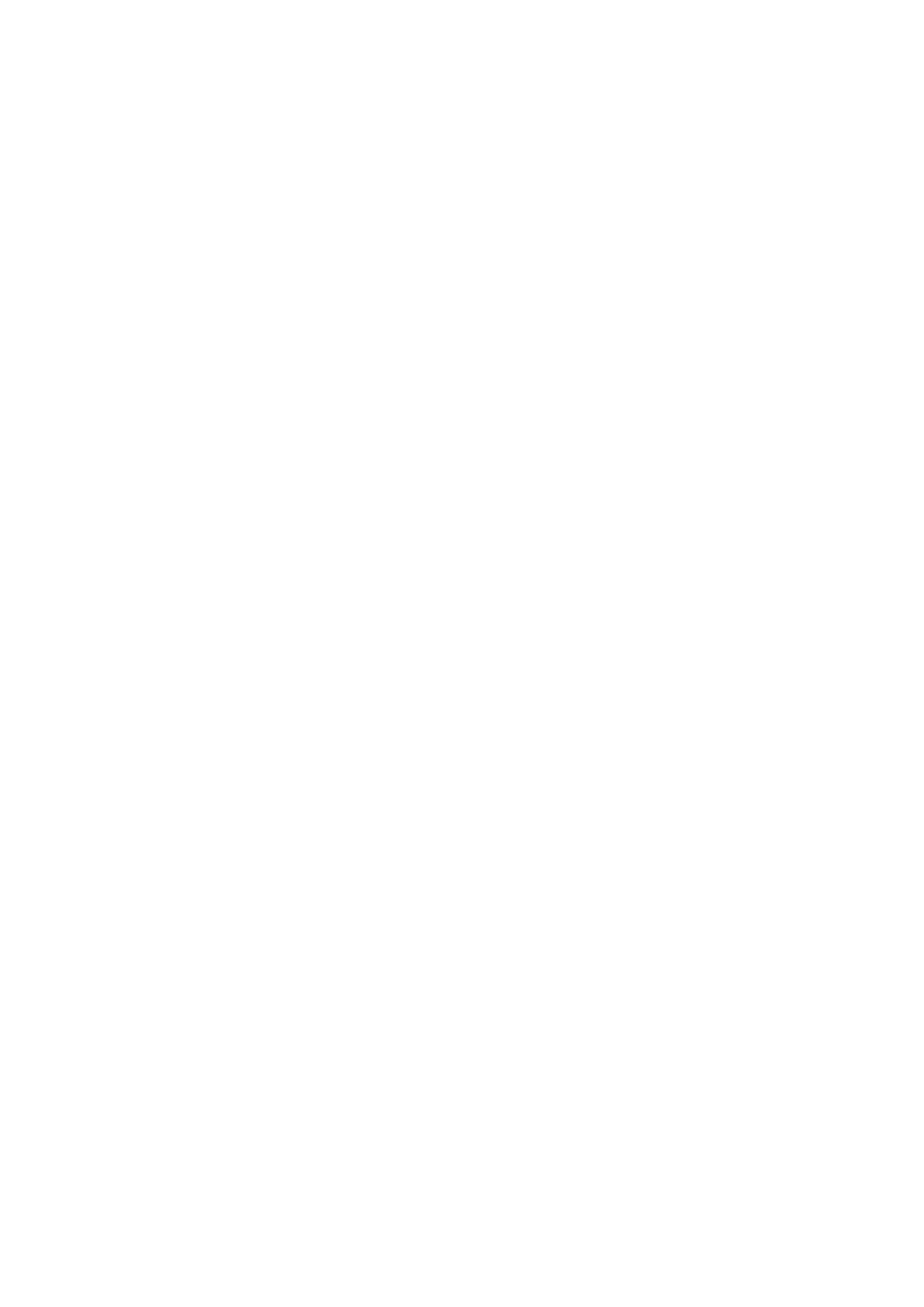## Andel kvinnor på nya styrelseplatser sedan 2016-06-10 (exkl nya företag) Företag **Antal nyinvalda Män** Kvinnor

| Mikael Ekdahl<br>AAK<br>Addnode Group<br>$\overline{2}$<br>Staffan Hanstorp<br>Johanna Frelin<br>Addtech<br>Kenth Eriksson<br>1<br>$\overline{2}$<br><b>Anders Appell</b><br>AIK<br>Jesper Nordberg<br>AIK<br>Alfa Laval<br>$\mathbf{1}$<br>Anna Ohlsson-Lejon<br>Johan Åsberg<br>AllTele<br>3<br>Anna Philipson<br>Lars Roth<br>AllTele<br>4<br>Jeff Wiedman<br><b>Mariel Clemensen</b><br>Anoto<br>Anoto<br>Perry Ha<br>DongYi Lee<br>Anoto<br>3<br>Carlos Joaquin Jimenez Härt Vandana Sriram<br>Arcam<br>Riccardo Procacci<br>Arcam<br>Assa Abloy<br>$\mathbf 1$<br>Sofia Schörling Högberg<br>Tina Donikowski<br><b>Atlas Copco</b><br>Mats Rahmström<br>2 |     |   |                    | <b>Gun Nilsson</b> |
|-----------------------------------------------------------------------------------------------------------------------------------------------------------------------------------------------------------------------------------------------------------------------------------------------------------------------------------------------------------------------------------------------------------------------------------------------------------------------------------------------------------------------------------------------------------------------------------------------------------------------------------------------------------------|-----|---|--------------------|--------------------|
|                                                                                                                                                                                                                                                                                                                                                                                                                                                                                                                                                                                                                                                                 | AAK | 3 | <b>Bengt Baron</b> |                    |
|                                                                                                                                                                                                                                                                                                                                                                                                                                                                                                                                                                                                                                                                 |     |   |                    |                    |
|                                                                                                                                                                                                                                                                                                                                                                                                                                                                                                                                                                                                                                                                 |     |   |                    |                    |
|                                                                                                                                                                                                                                                                                                                                                                                                                                                                                                                                                                                                                                                                 |     |   |                    |                    |
|                                                                                                                                                                                                                                                                                                                                                                                                                                                                                                                                                                                                                                                                 |     |   |                    |                    |
|                                                                                                                                                                                                                                                                                                                                                                                                                                                                                                                                                                                                                                                                 |     |   |                    |                    |
|                                                                                                                                                                                                                                                                                                                                                                                                                                                                                                                                                                                                                                                                 |     |   |                    |                    |
|                                                                                                                                                                                                                                                                                                                                                                                                                                                                                                                                                                                                                                                                 |     |   |                    |                    |
|                                                                                                                                                                                                                                                                                                                                                                                                                                                                                                                                                                                                                                                                 |     |   |                    |                    |
|                                                                                                                                                                                                                                                                                                                                                                                                                                                                                                                                                                                                                                                                 |     |   |                    |                    |
|                                                                                                                                                                                                                                                                                                                                                                                                                                                                                                                                                                                                                                                                 |     |   |                    |                    |
|                                                                                                                                                                                                                                                                                                                                                                                                                                                                                                                                                                                                                                                                 |     |   |                    |                    |
|                                                                                                                                                                                                                                                                                                                                                                                                                                                                                                                                                                                                                                                                 |     |   |                    |                    |
|                                                                                                                                                                                                                                                                                                                                                                                                                                                                                                                                                                                                                                                                 |     |   |                    |                    |
|                                                                                                                                                                                                                                                                                                                                                                                                                                                                                                                                                                                                                                                                 |     |   |                    |                    |
|                                                                                                                                                                                                                                                                                                                                                                                                                                                                                                                                                                                                                                                                 |     |   |                    |                    |
| Christer Åberg<br>Axfood<br>$\mathbf{1}$                                                                                                                                                                                                                                                                                                                                                                                                                                                                                                                                                                                                                        |     |   |                    |                    |
| Svante Östblom<br>Bactiguard<br>$\mathbf 1$                                                                                                                                                                                                                                                                                                                                                                                                                                                                                                                                                                                                                     |     |   |                    |                    |
| Beijer Alma<br>Johnny Alvarsson<br>1                                                                                                                                                                                                                                                                                                                                                                                                                                                                                                                                                                                                                            |     |   |                    |                    |
| <b>Bergs Timber</b><br>Michael Bertorp<br>1                                                                                                                                                                                                                                                                                                                                                                                                                                                                                                                                                                                                                     |     |   |                    |                    |
| Besgab<br>Sara Kersby Mindus<br>1                                                                                                                                                                                                                                                                                                                                                                                                                                                                                                                                                                                                                               |     |   |                    |                    |
| BillerudKorsnäs<br>Victoria Van Camp<br>1                                                                                                                                                                                                                                                                                                                                                                                                                                                                                                                                                                                                                       |     |   |                    |                    |
| <b>BioGaia</b><br>Margaretha Gadnell<br>1                                                                                                                                                                                                                                                                                                                                                                                                                                                                                                                                                                                                                       |     |   |                    |                    |
| Darminder Chahal<br>Bioinvent<br>$\overline{2}$                                                                                                                                                                                                                                                                                                                                                                                                                                                                                                                                                                                                                 |     |   |                    |                    |
| Bioinvent<br>Niklas Prager                                                                                                                                                                                                                                                                                                                                                                                                                                                                                                                                                                                                                                      |     |   |                    |                    |
| Yvonne Mårtensson<br><b>Biotage</b><br>1                                                                                                                                                                                                                                                                                                                                                                                                                                                                                                                                                                                                                        |     |   |                    |                    |
| <b>Boliden</b><br>$\mathbf{1}$<br>Pia Rudengren                                                                                                                                                                                                                                                                                                                                                                                                                                                                                                                                                                                                                 |     |   |                    |                    |
| Mikael Norman<br>1<br><b>Bonava</b>                                                                                                                                                                                                                                                                                                                                                                                                                                                                                                                                                                                                                             |     |   |                    |                    |
| <b>Bong</b><br>Helena Persson<br>1                                                                                                                                                                                                                                                                                                                                                                                                                                                                                                                                                                                                                              |     |   |                    |                    |
| Anna Söderblom<br><b>BTS</b><br>1                                                                                                                                                                                                                                                                                                                                                                                                                                                                                                                                                                                                                               |     |   |                    |                    |
| <b>Bulten</b><br>Anne-Lie Lind<br>1                                                                                                                                                                                                                                                                                                                                                                                                                                                                                                                                                                                                                             |     |   |                    |                    |
| 3<br>Åsa Hedin<br>C-Rad<br>Peter Eidensjö                                                                                                                                                                                                                                                                                                                                                                                                                                                                                                                                                                                                                       |     |   |                    |                    |
| C-Rad<br>David Sjöström                                                                                                                                                                                                                                                                                                                                                                                                                                                                                                                                                                                                                                         |     |   |                    |                    |
| Michael Wolf<br>3<br>Gunilla Rudebjer<br>Capio                                                                                                                                                                                                                                                                                                                                                                                                                                                                                                                                                                                                                  |     |   |                    |                    |
| Joakim Rubin<br>Capio                                                                                                                                                                                                                                                                                                                                                                                                                                                                                                                                                                                                                                           |     |   |                    |                    |
| Hélène Nathorst Spångberg<br>Catena<br>1                                                                                                                                                                                                                                                                                                                                                                                                                                                                                                                                                                                                                        |     |   |                    |                    |
| Ros-Marie Grusén<br>Clas Ohlson<br>1                                                                                                                                                                                                                                                                                                                                                                                                                                                                                                                                                                                                                            |     |   |                    |                    |
| Mikael Aru<br>Cloetta<br>1                                                                                                                                                                                                                                                                                                                                                                                                                                                                                                                                                                                                                                      |     |   |                    |                    |
| <b>CLX Communications</b><br>Björn Zethraeus<br>2<br>Renée Robinson Strömberg                                                                                                                                                                                                                                                                                                                                                                                                                                                                                                                                                                                   |     |   |                    |                    |
| Patrik Casimir Reuterskiöld Anna Settman<br>Collector<br>2                                                                                                                                                                                                                                                                                                                                                                                                                                                                                                                                                                                                      |     |   |                    |                    |
| Concentric<br>Anders Nielsen<br>1                                                                                                                                                                                                                                                                                                                                                                                                                                                                                                                                                                                                                               |     |   |                    |                    |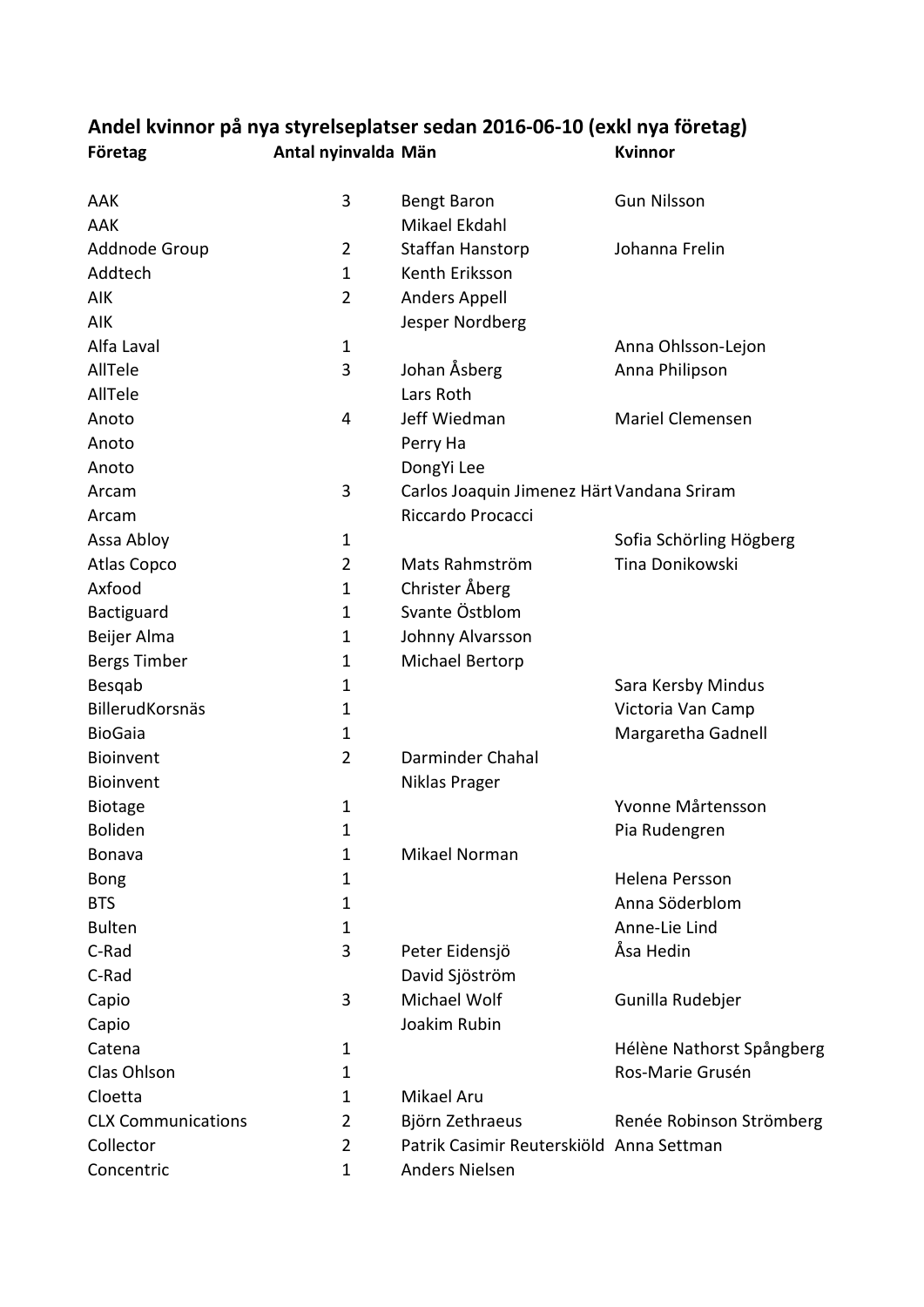| <b>Coor Service</b>      | $\mathbf 1$    | <b>Anders Ehrling</b>   |                         |
|--------------------------|----------------|-------------------------|-------------------------|
| Corem                    | 1              |                         | Carina Axelson          |
| D. Carnegie              | 5              | <b>Rolf Buch</b>        | Karolina Keyzer         |
| D. Carnegie              |                | Jean-Christophe Dubois  | Melissa Pianko          |
| D. Carnegie              |                | Fredrik Brodin          |                         |
| Diös                     | $\mathbf 1$    | <b>Anders Nelson</b>    |                         |
| Dometic                  | 3              | Peter Sjölander         | Heléne Vibbleus         |
| Dometic                  |                |                         | Jacqueline Hoogerbrugge |
| Duroc                    | $\mathbf{1}$   | Peter Gyllenhammar      |                         |
| <b>Dustin Group</b>      | $\overline{2}$ |                         | <b>Caroline Berg</b>    |
| <b>Dustin Group</b>      |                |                         | Mia Brunell Livfors     |
| Eastnine                 | $\mathbf{1}$   | Göran Bronner           |                         |
| Elanders                 | $\mathbf{1}$   | Dan Frohm               |                         |
| ElectraGruppen           | 1              | Jacob Wall              |                         |
| Electrolux               | $\mathbf{1}$   | Kaj Wärn                |                         |
| Elos Medtech             | 1              |                         | Yvonne Mårtensson       |
| Eltel                    | 5              | <b>Ulf Matssom</b>      |                         |
| Eltel                    |                | Håkan Dahlström         |                         |
| Eltel                    |                | Hans von Uthman         |                         |
| Eltel                    |                | Markku Moilanen         |                         |
| Eltel                    |                | Mikael Moll             |                         |
| Endomines                | $\mathbf 1$    | <b>Michael Mattsson</b> |                         |
| <b>Eolus Vind</b>        | $\overline{2}$ | Hans Linnarsson         | Bodil Rosvall Jönsson   |
| Episurf                  | 1              |                         | Laura Shunk             |
| Ericsson                 | 3              | Jon Fredrik Baksaas     |                         |
| Ericsson                 |                | Jan Carlson             |                         |
| Ericsson                 |                | Eric Elzvik             |                         |
| Fabege                   | $\mathbf 1$    | Jan Litborn             |                         |
| Fagerhult                | 1              | Morten Falkenberg       |                         |
| FastPartner              | $\mathbf{1}$   | Sven-Olof Johansson     |                         |
| <b>Fingerprint Cards</b> | 3              | Alexander Kotsinas      | Ann-Sofie Nordh         |
| <b>Fingerprint Cards</b> |                | Dimitrij Titov          |                         |
| FormPipe                 | $\overline{2}$ |                         | Åsa Landén Ericsson     |
| FormPipe                 |                |                         | Annikki Schaeferdiek    |
| <b>G5 Entertainment</b>  | $\overline{2}$ | Stefan Lundborg         | Johanna Fagrell Köhler  |
| Getinge                  | 4              | Dan Frohm               | Sofia Hasselberg        |
| Getinge                  |                | <b>Mattias Perjos</b>   | Barbro Fridén           |
| Guideline Geo            | $\overline{2}$ | <b>Anders Gemfors</b>   |                         |
| Guideline Geo            |                | Marcus Lannerbro        |                         |
| Gunnebo                  | $\mathbf{1}$   |                         | Anna Maria Borg Säter   |
| Haldex                   | 3              | Ulf Ahlén               |                         |
| Haldex                   |                | Jörgen Durban           |                         |
| Haldex                   |                | <b>Johan Gileus</b>     |                         |
| Handelsbanken            | $\overline{2}$ | <b>Anders Bouvin</b>    |                         |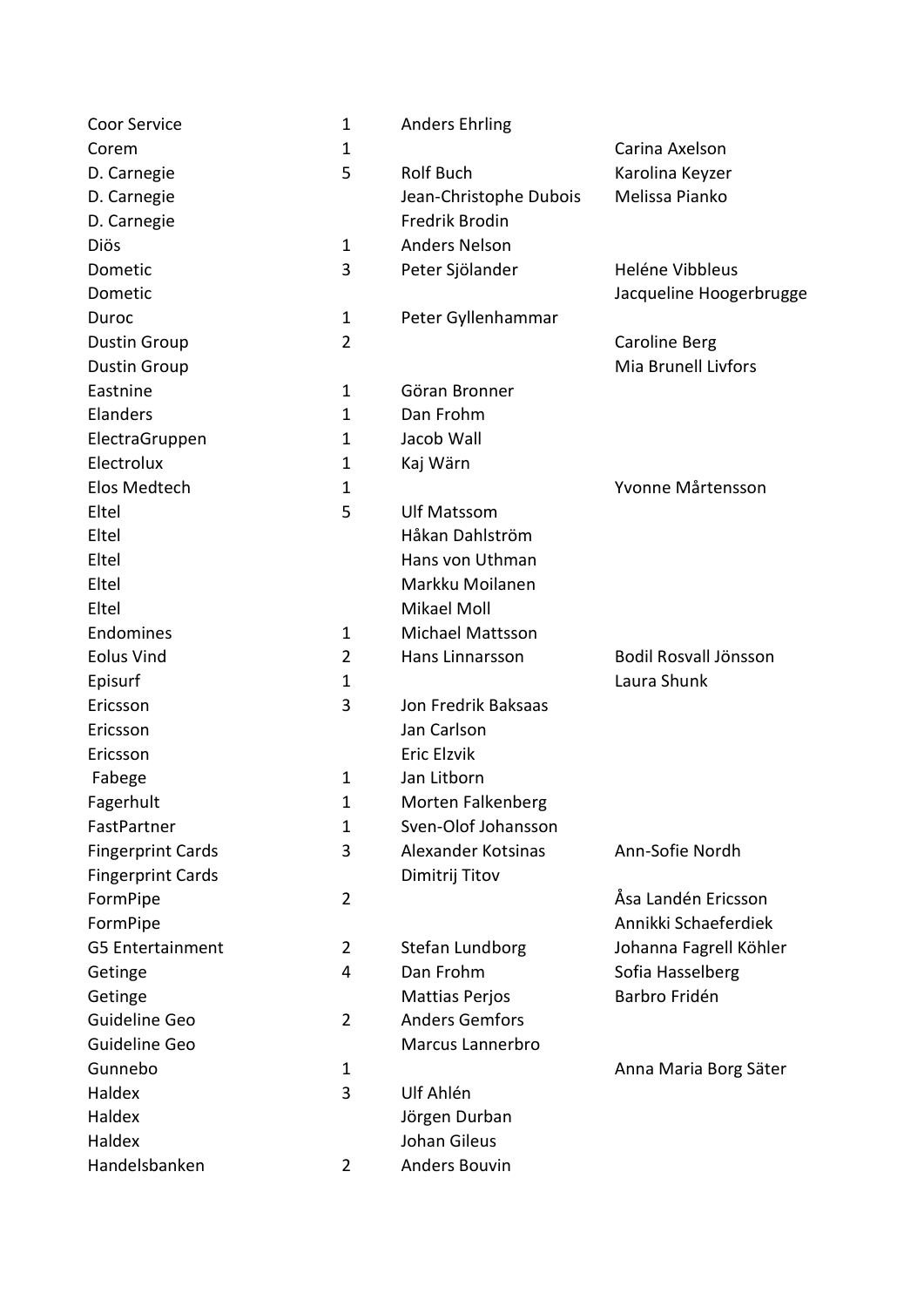| Handelsbanken          |                | Jan-Erik Höög          |                             |
|------------------------|----------------|------------------------|-----------------------------|
| Havsfrun               | $\mathbf{1}$   | Christian Luthman      |                             |
| Heba Fastighets        | $\mathbf{1}$   | Lennart Karlsson       |                             |
| Hemfosa                | $\mathbf{1}$   |                        | Gunilla Högbom              |
| <b>Hoist Finance</b>   | 3              | Joakim Rubin           | Cecilia Daun Wennborg       |
| <b>Hoist Finance</b>   |                |                        | Malin Eriksson              |
| Hexagon                | 5              | John Brandon           | Sofia Schörling Högberg     |
| Hexagon                |                | Henrik Henriksson      | Märta Schörling Andreen     |
| Hexagon                |                | Hans Vestberg          |                             |
| Hexatronic             | $\overline{2}$ | Mark Shay              | <b>Malin Frenning</b>       |
| Hexpol                 | $\mathbf{1}$   |                        | <b>Gun Nilsson</b>          |
| Humana                 | $\overline{2}$ |                        | Monica Lingegård            |
| Humana                 |                |                        | Kirsi Komi                  |
| Husqvarna              | $\mathbf{1}$   |                        | <b>Christine Robins</b>     |
| <b>IAR Systems</b>     | $\overline{2}$ | Kent Sander            | Lisa Kaati                  |
| ICA Gruppen            | $\mathbf{1}$   |                        | <b>Anette Viotti</b>        |
| Indutrade              | $\overline{2}$ | <b>Bo Annvik</b>       | Susanna Campbell            |
| Intellecta             | $\mathbf{1}$   | Kristofer Arwin        |                             |
| Intrum                 | 4              | Per Larsson            |                             |
| Intrum                 |                | Hans Larsson           |                             |
| Intrum                 |                | Kristoffer Melinder    |                             |
| Intrum                 |                | Andreas Näsvik         |                             |
| Inwido                 | $\mathbf 1$    |                        | <b>Astrid Simonsen Joos</b> |
| <b>ITAB</b>            | $\mathbf{1}$   |                        | Per Borgklint               |
| JM                     | $\overline{2}$ | <b>Fredrik Persson</b> |                             |
| JM                     |                | Olav Line              |                             |
| KappAhl                | $\overline{2}$ | Göran Bille            | Cecilia Kocken              |
| Karo Pharma            | $\overline{2}$ | Håkan Åström           | <b>Marianne Hamilton</b>    |
| Karolinska Development | 3              | Hans-Olov Olsson       |                             |
| Karolinska Development |                | Anders Härvstrand      |                             |
| Karolinska Development |                | <b>Magnus Persson</b>  |                             |
| Kinnevik               | $\overline{2}$ | Henrik Poulsen         | Cynthia Gordon              |
| Kungsleden             | $\mathbf{1}$   |                        | Ingalill Berglund           |
| Lagercrantz Group      | 3              | Peter Hedelius         | Anna Almlöf                 |
| Lagercrantz Group      |                | Fredrik Börjesson      |                             |
| Lammhults Design       | $\mathbf{1}$   |                        | Sofia Svensson              |
| Life Assays            | $\mathbf{1}$   |                        | Marianne Wittbom Lilja      |
| Lindab International   | 2              | John Hedberg           | Anette Frumerie             |
| Loomis                 | $\mathbf 1$    |                        | <b>Gun Nilsson</b>          |
| Lundbergs              | 1              |                        | Anna Hallberg               |
| Lundin Petroleum       | $\mathbf{1}$   | Jakob Thomasen         |                             |
| Medivir                | $\overline{2}$ | Bengt Julander         |                             |
| Medivir                |                | Bengt Westermark       |                             |
| Mekonomen              | 3              | Magnus Håkansson       |                             |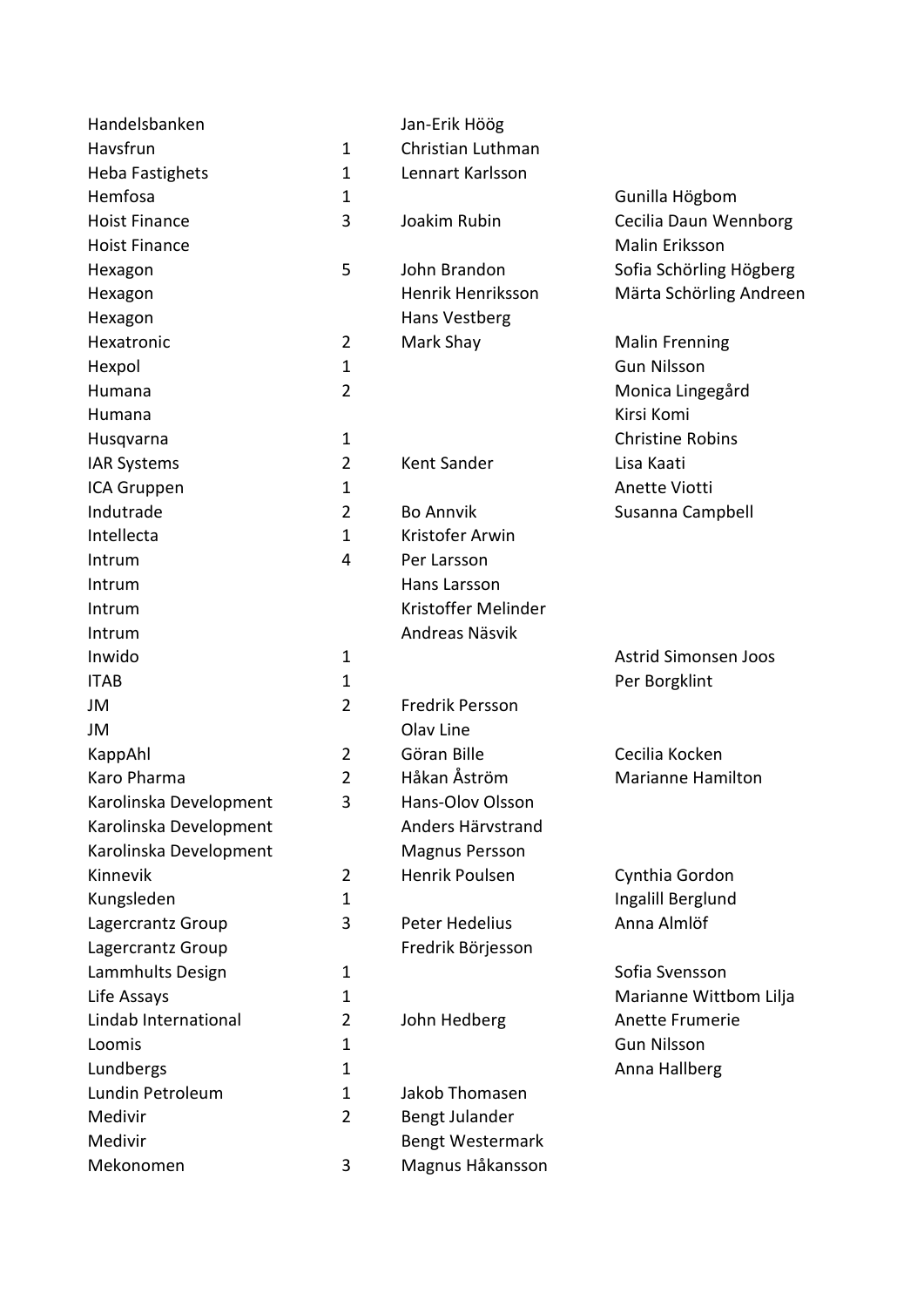| Mekonomen           |                | Martin Holsten            |                               |
|---------------------|----------------|---------------------------|-------------------------------|
| Mekonomen           |                | John Quinn                |                               |
| Melker Schörling    | $\overline{2}$ | Georg Brunstam            |                               |
| Melker Schörling    |                | Carl-Henric Svanberg      |                               |
| Midsona             | $\mathbf{1}$   | Henrik Stenqvist          |                               |
| Midway              | 3              | Lennart Pihl              |                               |
| Midway              |                | Svante Nilo Bengtsson     |                               |
| Midway              |                | Roger Stjernborg Eriksson |                               |
| Moberg Pharma       | $\mathbf 1$    |                           | Sara Brandt                   |
| <b>MSC Group</b>    | $\mathbf{1}$   |                           | Kajsa Lundfall                |
| <b>MTG</b>          | $\mathbf 1$    |                           | Natalie Tydeman               |
| multiQ              | $\overline{2}$ | Lars Pålsson              |                               |
| multiQ              |                | Arne Mejvik               |                               |
| <b>NAXS</b>         | $\mathbf 1$    |                           | Danhnait Ni Chinneide         |
| <b>NCC</b>          | 3              | Geir Magne Aarstad        | Birgit Nörgaard               |
| <b>NCC</b>          |                | Mats Jönsson              |                               |
| NetEnt              | $\mathbf{1}$   |                           | Maria Hedengren               |
| NeuroVive           | $\overline{2}$ | Jan Törnell               |                               |
| NeuroVive           |                | David Bejker              |                               |
| <b>NGS Group</b>    | $\mathbf{1}$   |                           | <b>Charlotte Pantzar Huth</b> |
| Nobia               | $\overline{2}$ | George Adams              | Jill Little                   |
| Nobina              | $\overline{2}$ |                           | Monica Lingegård              |
| Nobina              |                |                           | Liselott Kilaas               |
| Nolato              | $\mathbf 1$    |                           | Lovisa Hamrin                 |
| Nordax Group        | $\mathbf{1}$   |                           | Susanne Hannestad             |
| Nordea              | 3              | Lars Wollung              | Pernille Erenbjerg            |
| Nordea              |                |                           | Maria Varsellona              |
| <b>Nordic Mines</b> | 5              | Fredrik Zettergren        | Denise Lagercrantz            |
| <b>Nordic Mines</b> |                | Pranay Panda              | Ludmilla Lundberg             |
| <b>Nordic Mines</b> |                | Göran Lundsten            |                               |
| <b>NOTE</b>         | $\mathbf{1}$   | <b>Mikael Norin</b>       |                               |
| Novotek             | 1              |                           | Anna Bjelm                    |
| NP3 Fastigheter     | $\mathbf 1$    | Olof Johansson            |                               |
| Oasmia              | $\overline{2}$ | Julian Aleksov            |                               |
| Oasmia              |                | Anders Lönner             |                               |
| Obducat             | 1              | <b>Anders Gemfors</b>     |                               |
| <b>Odd Molly</b>    | $\mathbf{1}$   | Jacob Wall                |                               |
| <b>OEM</b>          | 3              | Jörgen Fritz Rosengren    | Ingrid Jenny Nordlund         |
| <b>OEM</b>          |                |                           | Anna Stålenbring              |
| Opus Group          | $\overline{2}$ | Carl-Magnus Greko         | Ödgärd Andersson              |
| Ortivus             | $\overline{2}$ | Konstantin Papaxanthis    | Anna Klevby Dalgaard          |
| Pandox              | $\mathbf{1}$   |                           | Jeanette Dyhre Kvisvik        |
| Paynova             | 3              | <b>Bo Mattsson</b>        | Carola Lundell                |
| Paynova             |                | Johan Åberg               |                               |
|                     |                |                           |                               |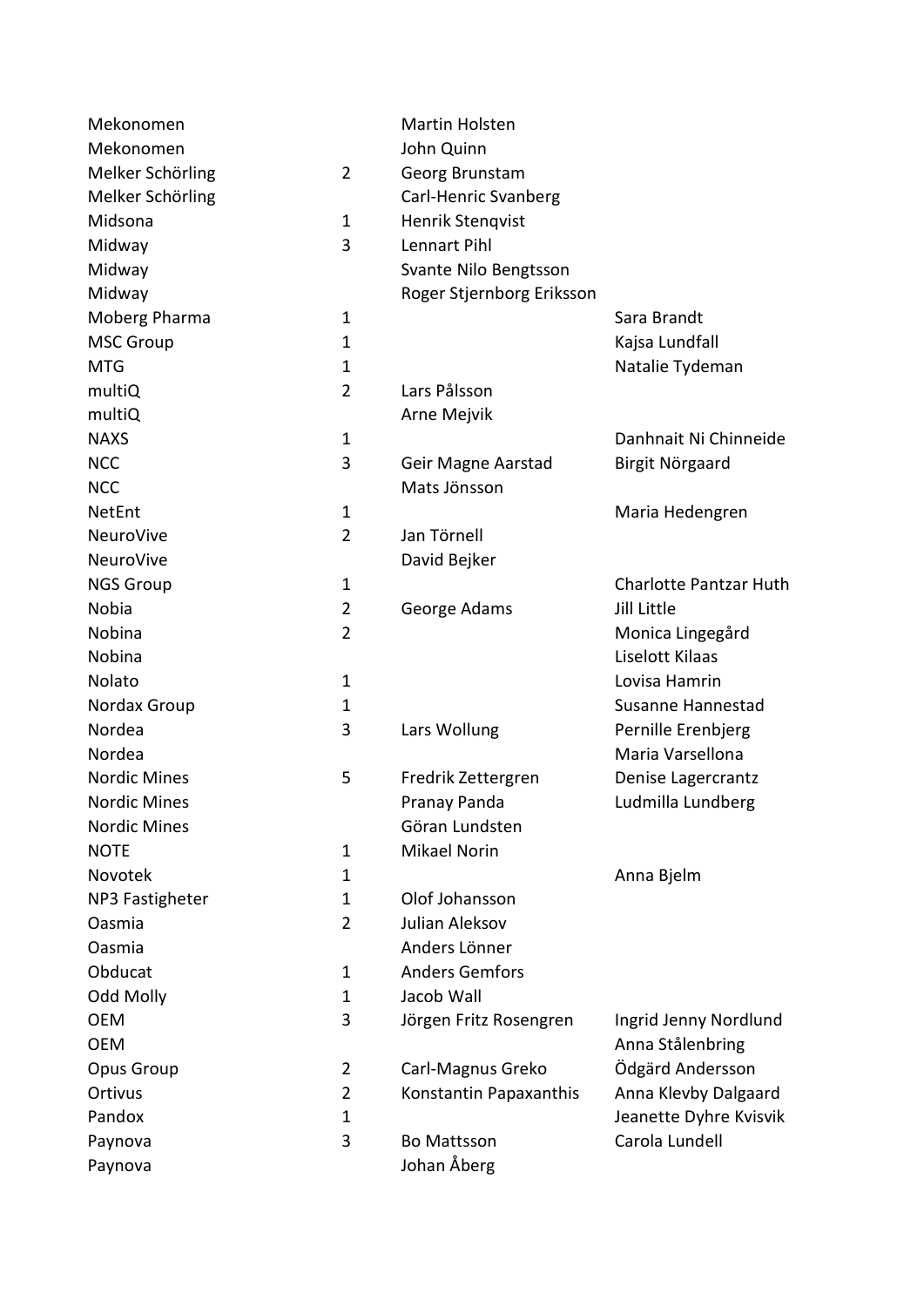| Platzer               | $\mathbf 1$    |                                 | Caroline Krensler             |
|-----------------------|----------------|---------------------------------|-------------------------------|
| Pricer                | $\mathbf 1$    | Jonas Guldstrand                |                               |
| Proact                | $\overline{2}$ | <b>Martin Gren</b>              | Anniki Schaeferdiek           |
| Probi                 | 3              | Scott Bush                      | Anna Malm Bernsten            |
| Probi                 |                |                                 | <b>Charlotte Hansson</b>      |
| ProfilGruppen         | $\mathbf 1$    |                                 | Monica Bellgran               |
| Qliro                 | 3              | Christoffer Häggblom            | Erika Söderberg Johnson       |
| Qliro                 |                |                                 | Jessica Thorell               |
| Ray Search            | $\mathbf 1$    |                                 | Johanna Öberg                 |
| Rezidor               | 8              | Xin Di                          |                               |
| Rezidor               |                | Lo Kin Ching                    |                               |
| Rezidor               |                | Liu Daogi                       |                               |
| Rezidor               |                | <b>Charles Mobus</b>            |                               |
| Rezidor               |                | <b>Wolfgang Matthias Neuman</b> |                               |
| Rezidor               |                | Andreas Schmid                  |                               |
| Rezidor               |                | <b>Thomas Staehelin</b>         |                               |
| Rezidor               |                | Song Xiang                      |                               |
| Saab                  | 3              | Daniel Nordhäll                 | Danica Kragic Jensfelt        |
| Saab                  |                |                                 | Erika Söderberg Johnson       |
| Sandvik               | $\mathbf 1$    |                                 | Marika Fredriksson            |
| <b>SCA</b>            | $\mathbf 1$    | Lars Rebien Sörensen            |                               |
| Scandi Standard       | $\mathbf 1$    | Öystein Engebretsen             |                               |
| <b>Scandic Hotels</b> | $\mathbf 1$    | <b>Martin Svalstedt</b>         |                               |
| Seamless              | 2              | John Longhurst                  | Petra Sas                     |
| <b>SEB</b>            | $\mathbf 1$    | Johan Torgeby                   |                               |
| Securitas             | 3              | John Brandon                    | Ingrid Bonde                  |
| Securitas             |                | Dick Seger                      |                               |
| Sintercast            | $\mathbf 1$    |                                 | Caroline Sundewall            |
| Skanska               | 1              |                                 | <b>Catherine Susan Marcus</b> |
| <b>SKF</b>            | $\overline{2}$ | Ronnie Leten                    | Barbara Samardzick            |
| Sotkamo Silver        | $\overline{2}$ | Ilkka Tuokko                    |                               |
| Sotkamo Silver        |                | Matti Rusanen                   |                               |
| Sportamore            | $\mathbf{1}$   | Mikael Schiller                 |                               |
| <b>SSAB</b>           | 1              | Pasi Laine                      |                               |
| Svedbergs             | $\overline{2}$ |                                 | Anette Frumerie               |
| Svedbergs             |                |                                 | Ingrid Osmundsen              |
| Sweco                 | $\mathbf 1$    |                                 | Elaine Weidman Grunewald      |
| Swedbank              | 4              | Mats Granryd                    | Siv Svensson                  |
| Swedbank              |                | Bo Johansson                    |                               |
| Swedbank              |                | Magnus Uggla                    |                               |
| Swedish Match         | 1              |                                 | Pauline Lindwall              |
| Swedol                | 1              |                                 | Sofie Löwenhielm              |
| SystemAir             | $\overline{2}$ | Patrik Nolåker                  |                               |
| SystemAir             |                | Svein Nilsen                    |                               |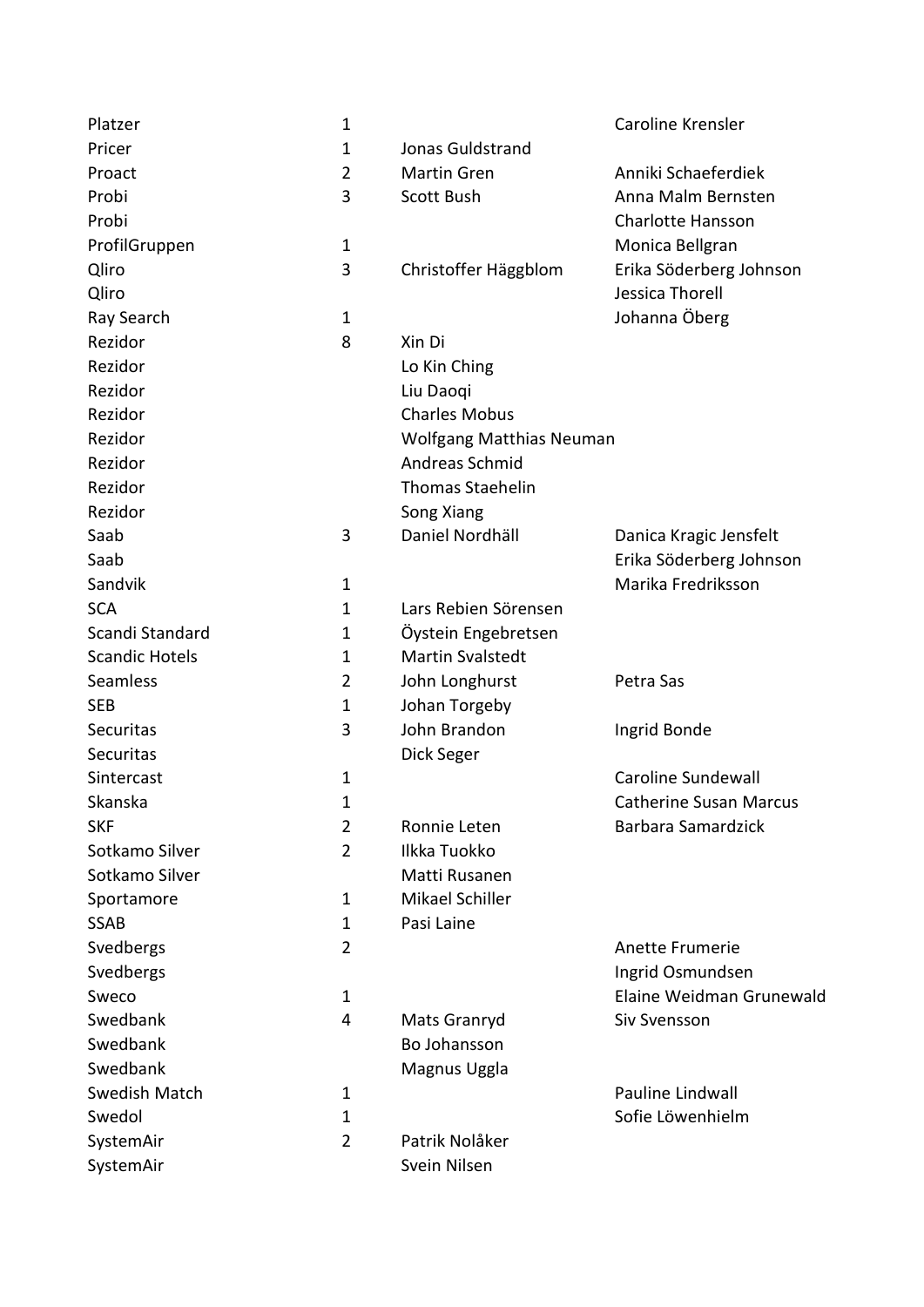| Tele <sub>2</sub>          | 1 | Anders Björkman       |                       |
|----------------------------|---|-----------------------|-----------------------|
| Tethys Oil                 | 3 | Rob Anderson          | Alexandra Herger      |
| Tethys Oil                 |   | Per Seime             |                       |
| Thule Group                | 1 |                       | Eva Elmstedt          |
| Uniflex                    | 1 | <b>Staffan Jufors</b> |                       |
| <b>Wilson Therapeutics</b> | 2 | Björn Odlander        | <b>Birgitte Volck</b> |
| Wise Group                 | 3 | Carl Silverstolpe     | Charlotte Sundåker    |
| Wise Group                 |   |                       | Annika Viklund        |
| ÅF                         | 1 |                       | Gunilla Berg          |
|                            |   |                       |                       |
|                            |   |                       |                       |

| Summa                                        | 275 | 115  |
|----------------------------------------------|-----|------|
| Kvinnoprocent av nyinvalda styrelseledamöter |     | 41.8 |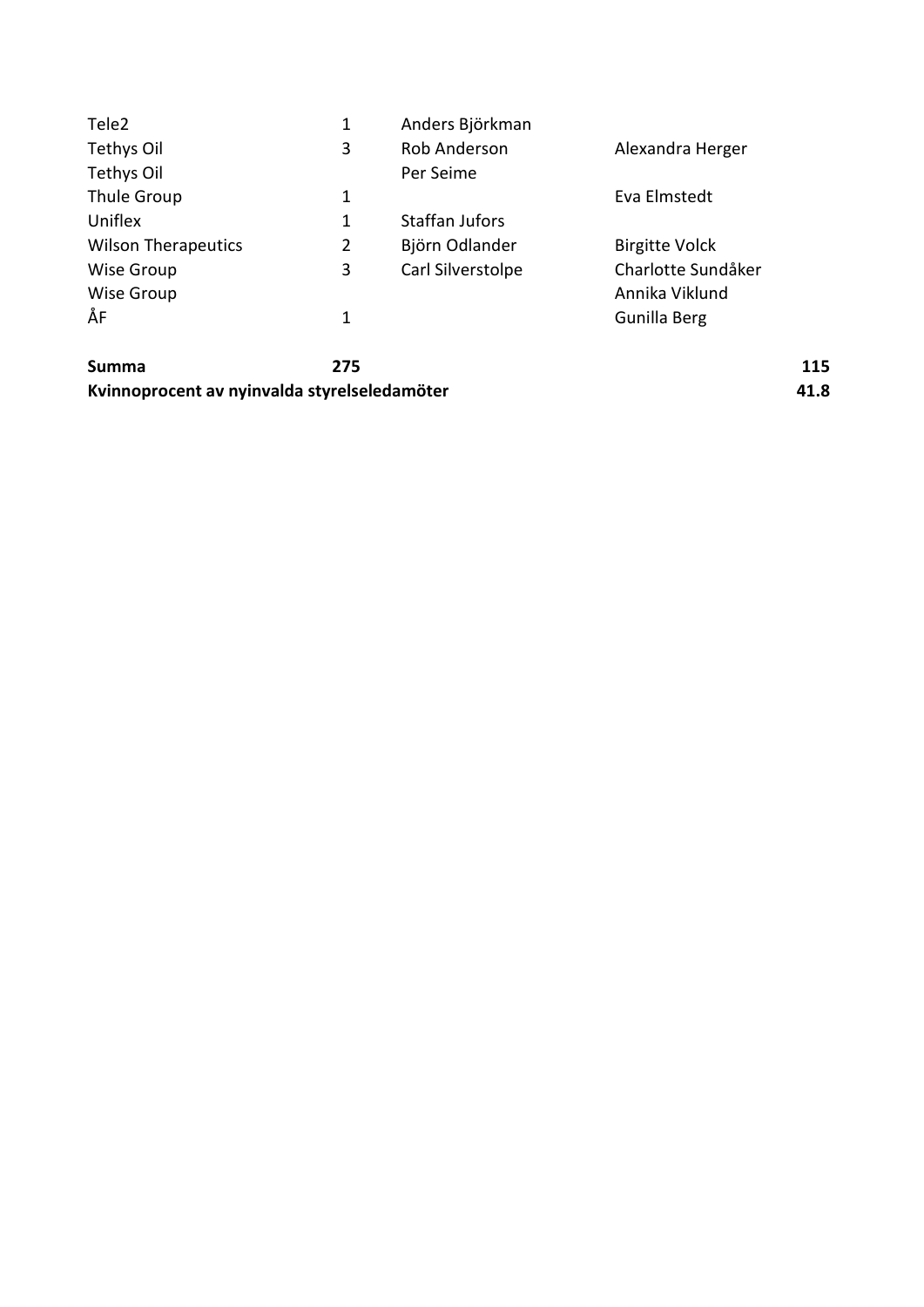# Kvinnoandel i börsföretags styrelser korrelerat med börsvärden

|                  |      |                                | (analysen gjord kring 20 maj 2017, före ett halvdussin justeringar i grundmaterialet) |        |                                |       |
|------------------|------|--------------------------------|---------------------------------------------------------------------------------------|--------|--------------------------------|-------|
| De högst         |      | Kvinnoandel Förändring jämfört |                                                                                       |        | S:a börsvärde Kategorins andel |       |
| väderade         |      | med kategorin närmast          |                                                                                       | Mdr kr | av totala börsvärdet           |       |
| i rankingen      |      | ovanför                        |                                                                                       |        |                                |       |
| $1 - 50$         | 39.7 |                                |                                                                                       | 5405   |                                | 82.3  |
| 51-100           | 35.9 | $-3.8$                         |                                                                                       | 715    |                                | 10.9  |
| 101-150          | 36.5 | 0.6                            |                                                                                       | 276    |                                | 4.2   |
| 151-200          | 29.8 | $-6.7$                         |                                                                                       | 121    |                                | 1.8   |
| 201-250          | 25.9 | $-3.9$                         |                                                                                       | 44     |                                | 0.7   |
| 251-290          | 21.6 | $-4.3$                         |                                                                                       | 10     |                                | 0.2   |
| Totalt börsvärde |      |                                |                                                                                       | 6571   |                                | 100.0 |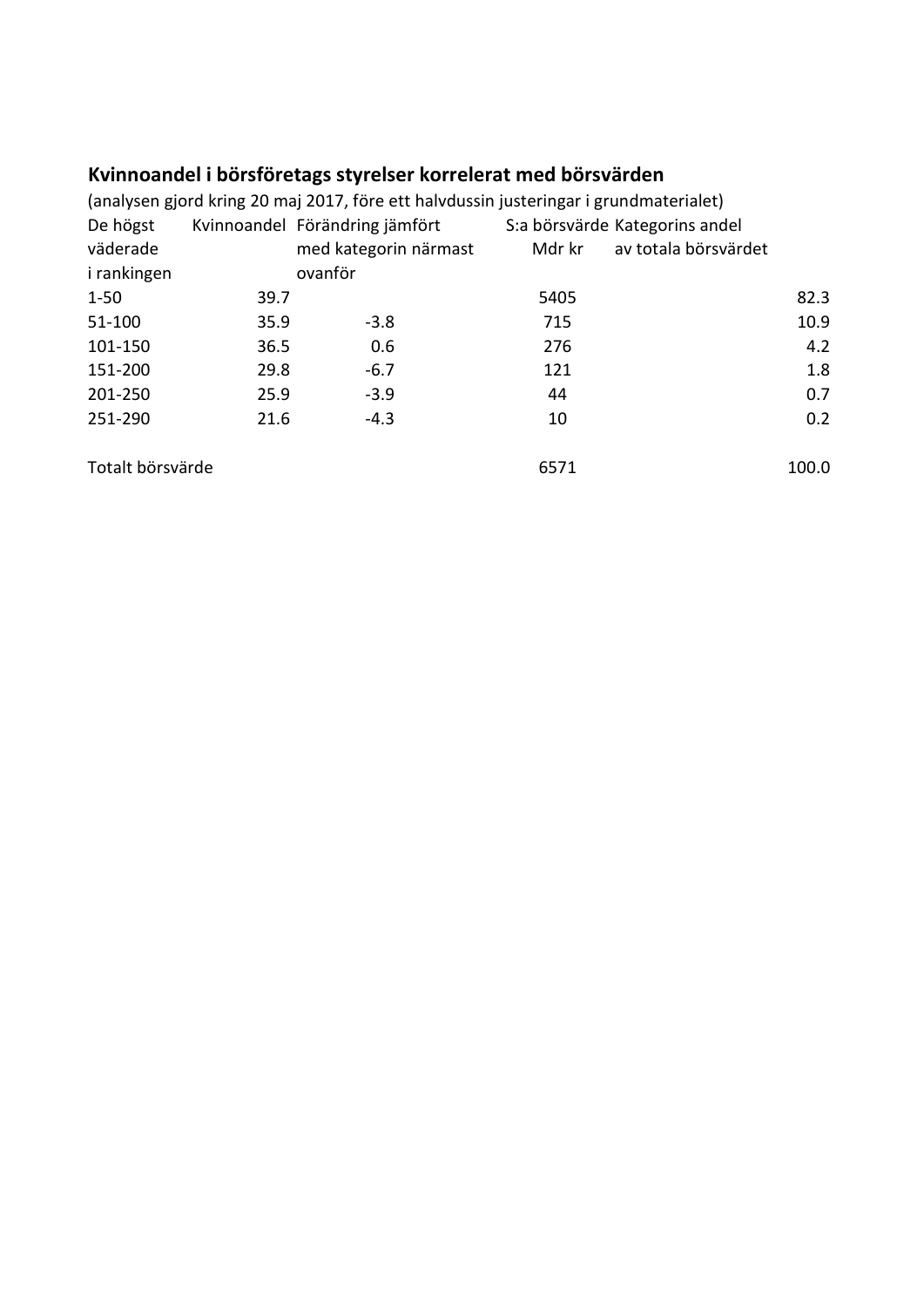## Stämmor andra halvåret 2017

|  | Företag |  |
|--|---------|--|
|--|---------|--|

Stämmodatum

| <b>B&amp;B Tools</b>         | 25/08/2016 |
|------------------------------|------------|
| Systemair                    | 25/08/2016 |
| Oasmia Pharmaceutical        | 26/08/2016 |
| Lagercrantz Group            | 30/08/2016 |
| Addtech                      | 31/08/2016 |
| AddLife                      | 01/09/2016 |
| Elekta                       | 01/09/2016 |
| MedCap                       | 02/09/2016 |
| <b>SECTRA</b>                | 06/09/2016 |
| <b>Clas Ohlson</b>           | 10/09/2016 |
| Oasmia Pharmaceutical        | 26/09/2016 |
| Svolder                      | 15/11/2016 |
| AcadeMedia                   | 17/11/2016 |
| KappAhl                      | 06/12/2016 |
| SkiStar                      | 10/12/2016 |
| <b>Dustin Group</b>          | 13/12/2016 |
| <b>Hexatronic Group</b>      | 15/12/2016 |
| <b>RNB Retail and Brands</b> | 21/12/2016 |